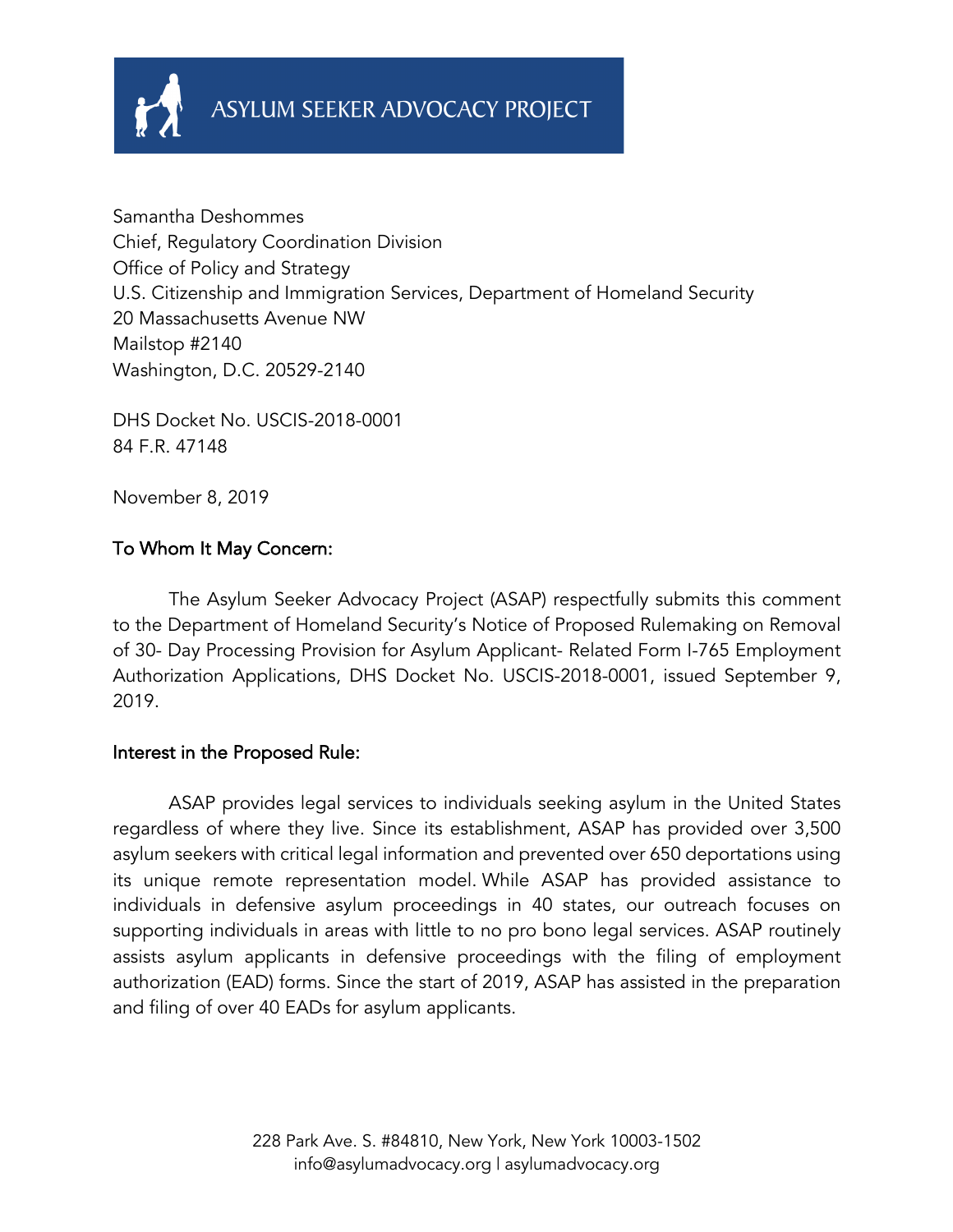### Department of Homeland Security Notice:

On September 9, 2019, the Department of Homeland Security (DHS) published a Notice of Proposed Rulemaking ("the Notice") on Removal of the 30-Day Processing Provision for Asylum Applicant-Related Form I-765 Employment Authorization Applications, DHS Docket No. USCIS-2018-0001, in the Federal Register at 84 F.R. 47148.

Currently, asylum seekers whose asylum applications have been pending without a decision for at least 150 days ("asylum applicants") are eligible to apply for an EAD unless the asylum applicant has caused delays in their immigration case, in which case they must wait longer. Pursuant to a regulation that has been in place for more than two decades, U.S. Citizenship and Immigration Services (USCIS) is required to adjudicate the I-765, Employment Authorization application ("EAD application") of an asylum applicant within 30 days of receiving it. Nonetheless, USCIS routinely failed to meet the deadline until July 2018, when a federal court in the case *Rosario v. USCIS* ordered USCIS to comply with the deadline.1

This proposed rule ("the Rule") would remove the existing regulatory requirement that USCIS grant or deny an initial employment authorization application within 30 days of when an asylum applicant files an EAD application. The Rule would also remove a provision requiring that an application for renewal be received by USCIS no more than 90 days prior to expiration of the employment authorization.

## *Summary of Arguments*

First, the Notice fails to address the Rule's potential impact on individuals in defensive asylum proceedings. Notably, much of the analysis in the Notice appears to consider only the impact to affirmative asylum applicants, while the proposed changes would also impact individuals in defensive asylum proceedings. Failure to explain and consider how the Rule impacts defensive asylum applicants specifically and differently implicates all of the Notice's analysis, from its impact on individual asylum seekers to its impact on other government agencies.

Second, it is clear the Rule would also adversely affect asylum applicants, legal service providers, and local communities beyond the loss of wages discussed in the Notice. Without work authorization, asylum applicants will be at increased risk of

<sup>1</sup> *See Gonzalez Rosario v. USCIS*, 365 F. Supp. 3d 1156 (W.D. Wash. 2018) (enjoining USCIS from further failing to adhere to the 30- day deadline for adjudicating EAD applications for asylum applicants).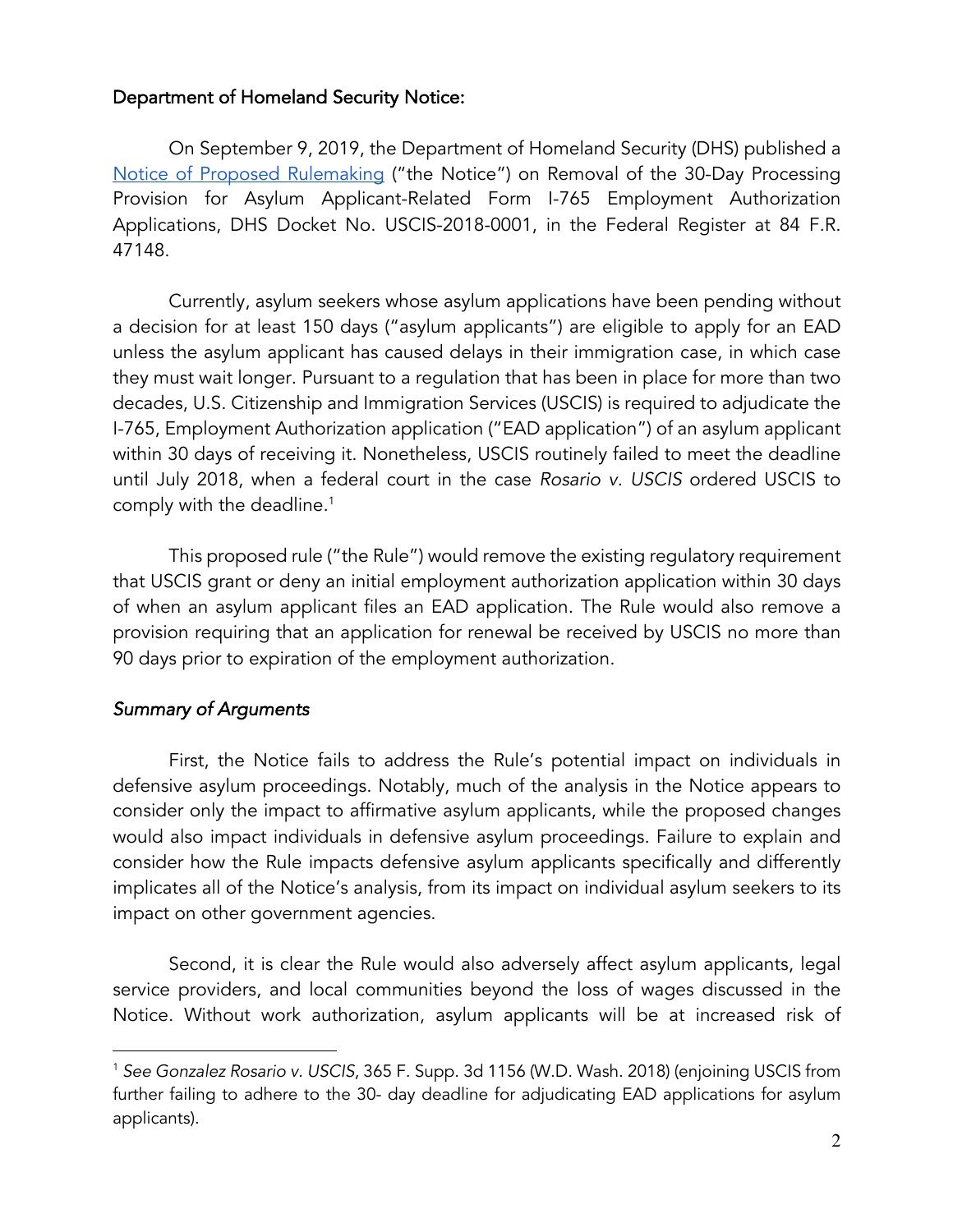homelessness and face difficulties in securing healthcare and legal representation. Local communities and service providers will face substantially greater burdens in trying to provide support for asylum applicants, which will place strain on already limited resources.

Third, the economic analysis in DHS's Notice fails to consider a number of variables and, in the absence of additional information, cannot be trusted as an adequate assessment of the Rule's likely impact. Significantly, the Notice inaccurately estimates the likely lost wages of asylum seekers by assuming the period of delay for EAD processing will be unrealistically low. Moreover, DHS provides no rationale for why it bases all of its analysis as to economic loss on this faulty assumption regarding processing times. Additionally, DHS fails to fully consider the impact of the Rule on businesses and native workers, while omitting altogether analysis of losses as it relates to tax revenue that municipal, city and state governments will incur. Without further research, the true economic impact of the Rule cannot be adequately assessed.

Fourth, the Notice also fails to consider how the new Rule will create additional burdens on other agencies, in particular, how it will impact the work of both the Executive Office of Immigration Review (EOIR), the Internal Revenue Service (IRS), and the Department of Labor (DOL). Removing the 30-Day deadline will result in substantial increases in requests for continuances and create additional backlogs for U.S. immigration courts, which are housed within EOIR. Loss of tax revenue as well as likely increases in unauthorized work will likely create additional investigatory work for the IRS. The increase in unauthorized work will also likely result in a higher incident of wage theft and dangerous work sites, which will require additional investigations and adjudication by the DOL.

Fifth, significantly, the Notice fails to consider a number of viable alternative solutions that could potentially avoid the negative consequences of the Rule. Numerous alternatives, including increased timeframes for EAD processing and e-filing of EAD applications provide reasonable, cost-efficient alternatives that avoid substantial injury to asylum applicants, legal service providers, business and state governments. Notably, DHS even fails to consider the possibility of adopting any of the recommendations on the EAD process within the 2019 USCIS Ombudsman Report.

Sixth, in making it more difficult for asylum applicants to integrate and adjust to life in their new communities, the Rule diverges from both the congressional intent in creating EADs and from international norms concerning the rights of asylum seekers and refugees. Congress granted DHS the ability to issue asylum applicants work authorization in order to help facilitate integration into local communities. The Rule departs from this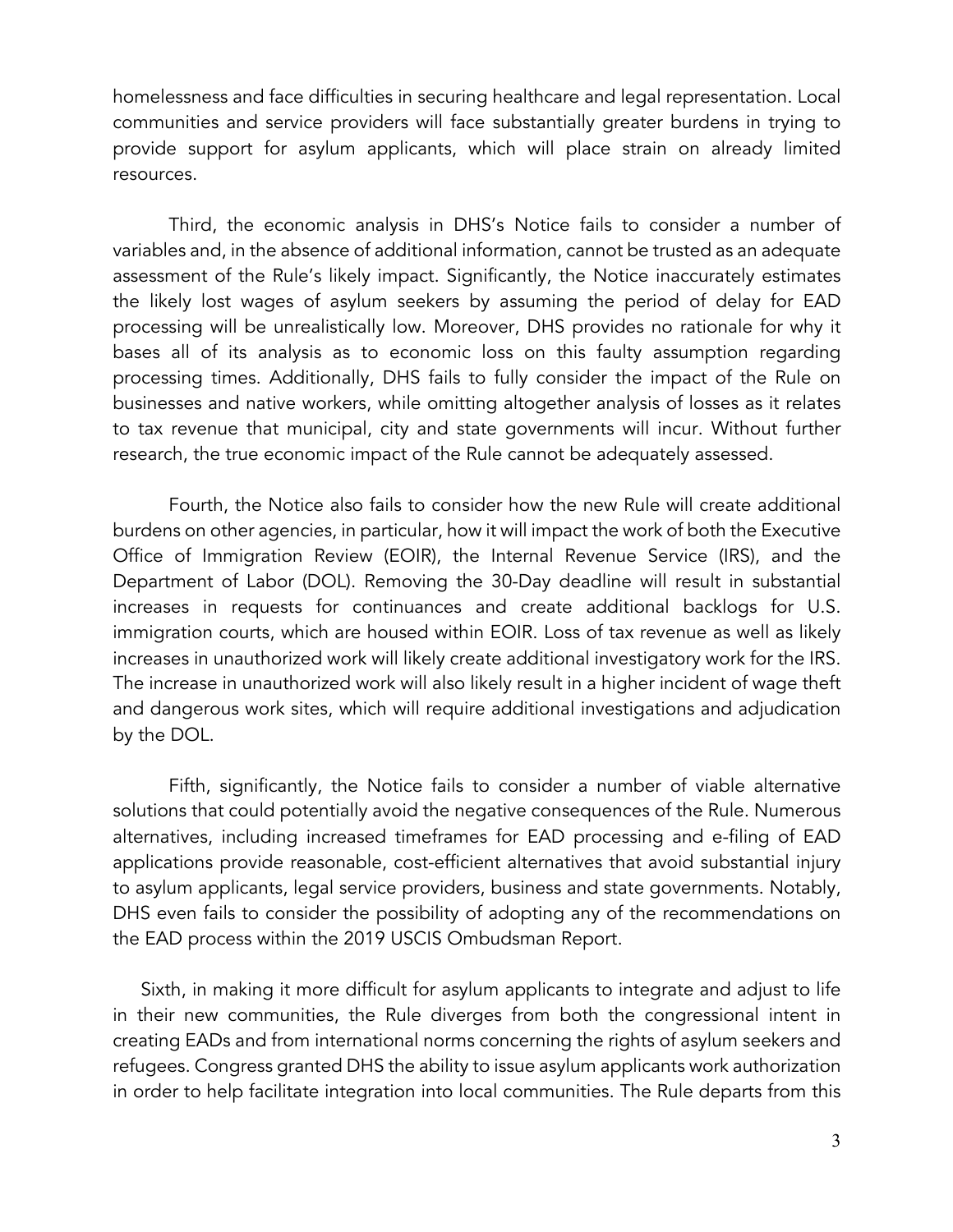intent by making it more difficult for asylum seekers to assimilate successfully and imposing additional barriers for them as they pursue their immigration cases. The Rule also breaks with international law and norms that protect asylum seekers right to work.

Finally, the stated purposes for the regulatory change in the Notice do not support implementing the Rule. Both the changes in EAD document production, and the vetting and national security concerns stated in the Notice have been in place for years, and never previously generated a need for the agency to eliminate the processing timeline. Additionally, the failure to fully consider the viability of either a 60-day or 90-day timeline, therefore, gives cause to doubt that the ostensible reason for the regulatory change — "efficiency" — is stated in good faith. Indeed, when viewed in light of the administration's clear stated goals of deterring asylum seekers from entering the United States, it is more plausible that the rule change is motivated by a deliberate effort to limit access to asylum in the United States.

## I. The Rule Fails to Adequately Consider its Impact on Asylum Applicants in Defensive Proceedings

While the Rule would impact asylum applicants in both affirmative and defensive proceedings, DHS does not clarify whether its analysis of the impact of the Rule includes both affirmative and defensive asylum applicants. DHS includes data on defensive asylum applicants to show the volume of I-765 applications (initial, renewal and total) in Table 8. <sup>2</sup> However, the remaining analysis in the Notice seems devoted to affirmative asylum applicants. In fact, the only mention of defensive asylum applicants is in the footnotes, where DHS states that there is an ongoing backlog of pending defensive asylum cases at EOIR, "which as of late 2017 had approximately 650,000 cases."3 The failure to assess the impact on defensive asylum applicants is significant given that EAD applications from defensive asylum applicants likely make up a significant portion of the total EAD applications filed by asylum applicants. In a 2019 Report DHS stated that EOIR received 119,303 defensive asylum cases in Fiscal Year 2017, making defensive asylum cases nearly half of all new asylum cases filed for the year. <sup>4</sup> By giving short thrift to defensive asylum applicants, the Notice thus fails to adequately address the impact of the Rule.

<sup>2</sup> *See* Notice at 47154 n. 15.

<sup>3</sup> *See id*.

<sup>4</sup> *See* DHS Office of Immigration Statistics, *Annual Flow Report: Refugees and Asylees: 2017* (March 2019) at 7-8 (stating that 119,303 defensive asylum cases were received by EOIR in Fiscal Year 2017, whereas as USCIS received a total of 139,801 affirmative asylum filings).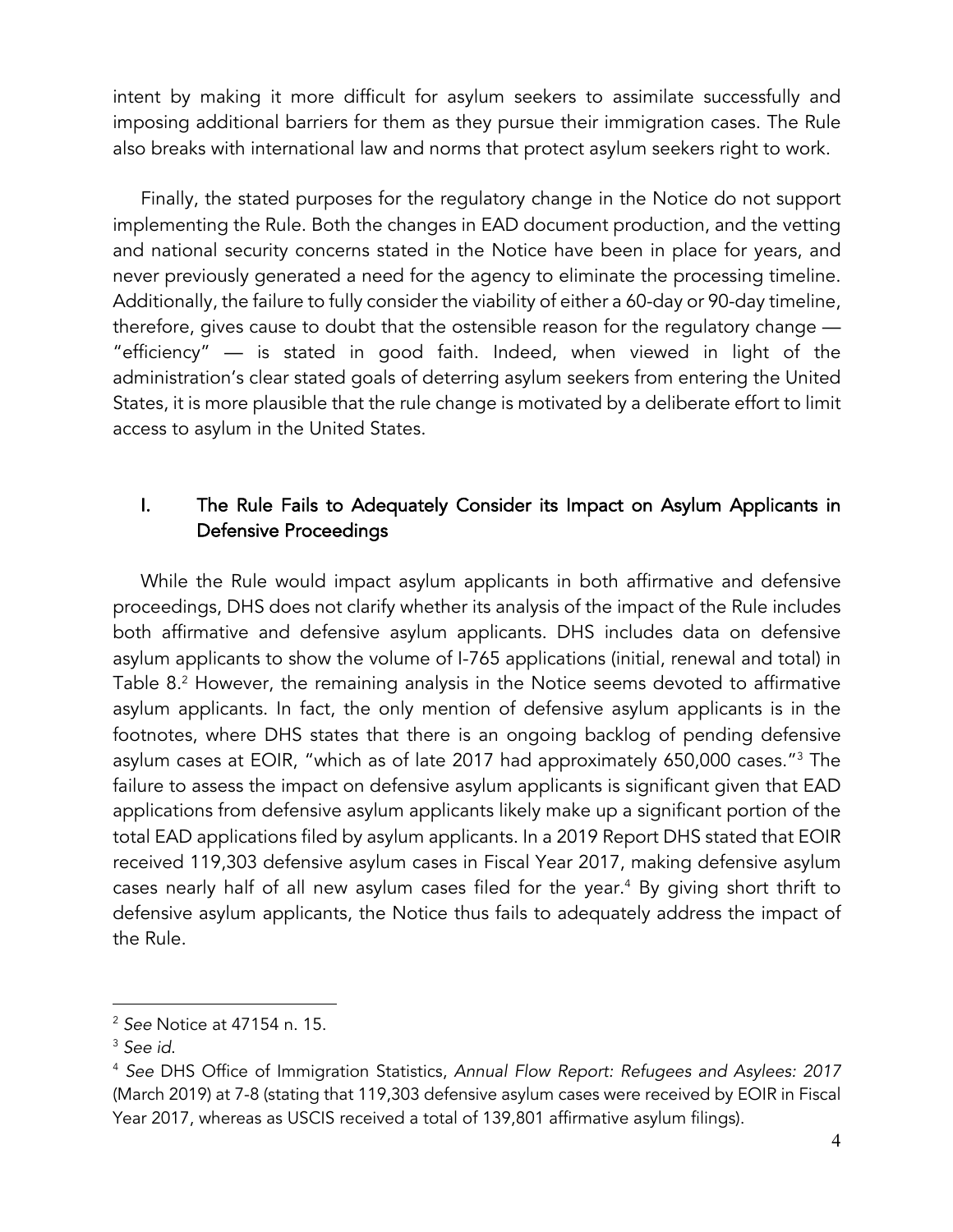Because the Notice fails to address such a substantial portion of the affected asylum applicants, its analysis does not accurately reflect the full impact of the Rule. In order to provide reasonable justification for the new Rule, DHS must therefore provide further analysis of (1) any differences in the impact of this rule change on defensive asylum applicants versus those in affirmative proceedings, (2) the impact of the Rule on the additional government agencies implicated in defensive asylum proceedings, as well as (3) a breakdown of how many of the EAD applications from asylum applicants come from those in affirmative proceedings versus defensive proceedings.

# II. The Notice Fails to Consider the Rule's Impact on Asylum Seekers and Local **Communities**

The Notice fails to consider how the Rule would impact asylum seekers and their local communities beyond lost wages: the Rule would make it more difficult for asylum applicants to pursue their immigration cases, negatively impact asylum applicants' wellbeing, health and safety, and create significant hardship for the communities where asylum applicants live.

## *An Asylum Applicant Explains That Employment Authorization is Key to Integration*

The current 30-day adjudicatory deadline has been essential for asylum applicants seeking to integrate successfully into local communities. The story of ASAP's client, Adriana<sup>5</sup>, showcases the significance of employment authorization for asylum applicants.

Adriana entered the United States in 2015. She has not yet had an individual hearing on her asylum claim before an immigration judge. Shortly after arriving in the United States, Adriana received a hearing notice from EOIR scheduling her first hearing for 2016. However, during her intake process with ASAP in early 2016, calling the EOIR hotline uncovered that Adriana had missed a hearing and had been deported *in absentia*. Ultimately it became clear that the EOIR notice had been sent with the wrong date – and thus the government's error caused Adriana to receive an *in absentia* deportation order. ASAP filed a motion to reopen on Adriana's behalf, which was granted, vacating the *in absentia* removal order. After reopening her case, EOIR scheduled an individual hearing, which is now still more than a year away.

Through no fault of her own, it has taken Adriana years to get this far in her asylum case. Like many asylum seekers, Adriana was forced to accept unlawful employment in order to support herself and her children. Had she not secured her EAD soon after the 180 days her asylum application was pending, she and her family would have faced even

<sup>&</sup>lt;sup>5</sup> The name Adriana is a pseudonym used to protect the identity of ASAP's client.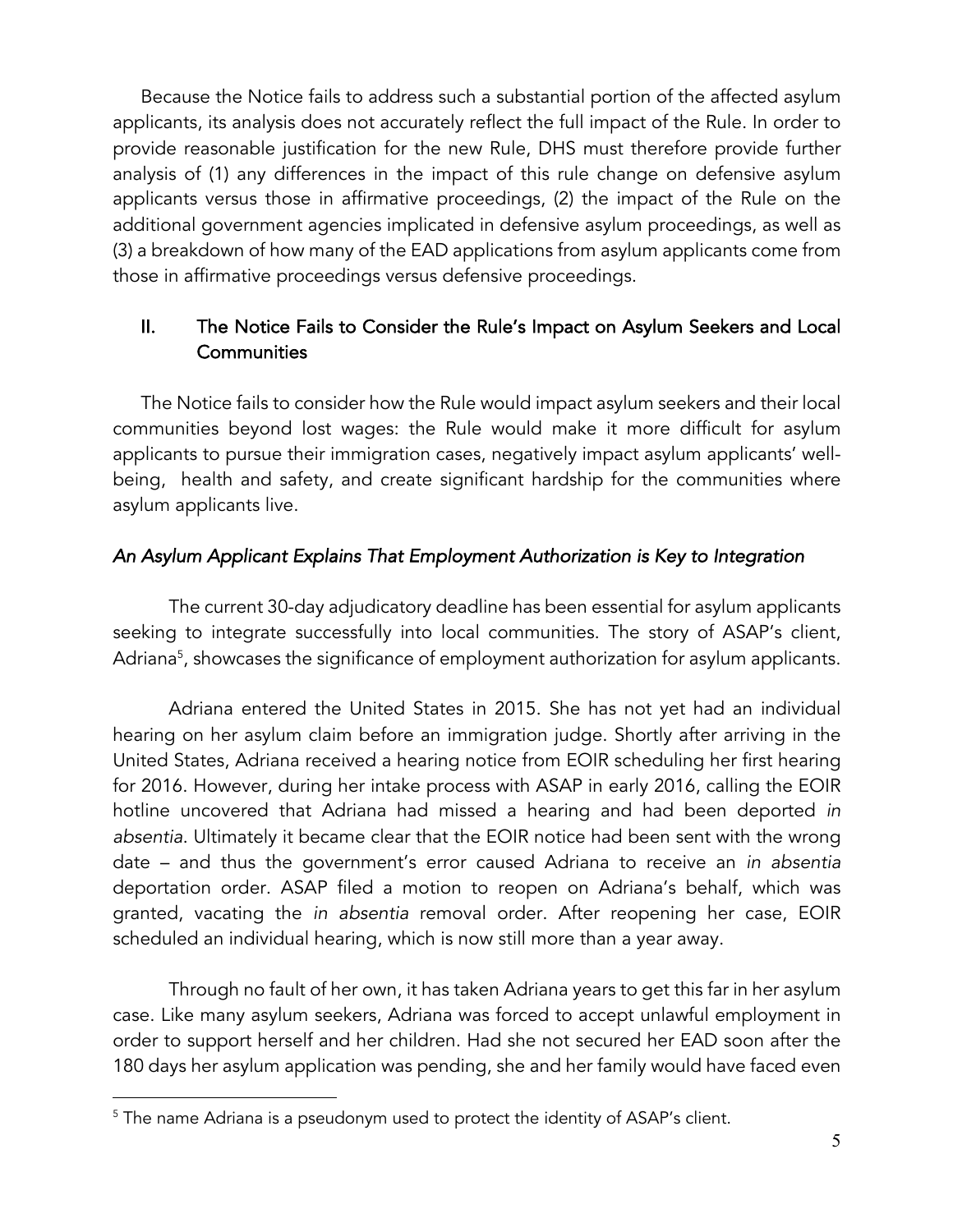greater obstacles to integration, such as a lack of health insurance and greater financial instability.

When asked how she felt about the proposed change to the 30-day processing requirement and the possibility of greater delays in the approval of EAD applications for asylum applicants, Adriana stated:

"For me, having work authorization while my asylum case is pending has made a huge difference, not only in my life, but for the lives of my children. There are children that depend on the work of their parents who came to this country to bring them to safety. Before I had work authorization, I worked at a restaurant where I was treated poorly. I couldn't do anything about it because I wasn't working legally. Now, I have a good job and feel l can support my family. Having work authorization also gave me an identity document that helped me be able to get health insurance, not only for me, but for my family as well. And now that I am thinking about moving and renting a new apartment, it helps as well to have an identity document from the United States, without which I would have to pay a much larger deposit."

Many of the asylum seekers ASAP works with have stories similar to Adriana's. For thousands of asylum applicants, the expeditious adjudication of their EADs makes it possible for them to integrate successfully into their local communities and begin their lives in the United States. The Rule, however, will cause significant delays that make integration difficult, if not impossible, with serious consequences for asylum applicants and their local communities.

### *Impact on Asylum Applicants' Ability to Obtain Immigration Counsel*

DHS fails to address how the Rule would impact the ability of asylum applicants to obtain immigration counsel. ASAP provides asylum seekers in defensive proceedings with pro se assistance filing I-589's and EAD applications. For many of the asylum seekers ASAP works with, obtaining work authorization allows them to save sufficient funds to hire private immigration counsel. In ASAP's experience, the 30-day EAD processing requirement for asylum applicants is critical in order to ensure that asylum applicants have the ability to hire private counsel. Without access to rapidly adjudicated work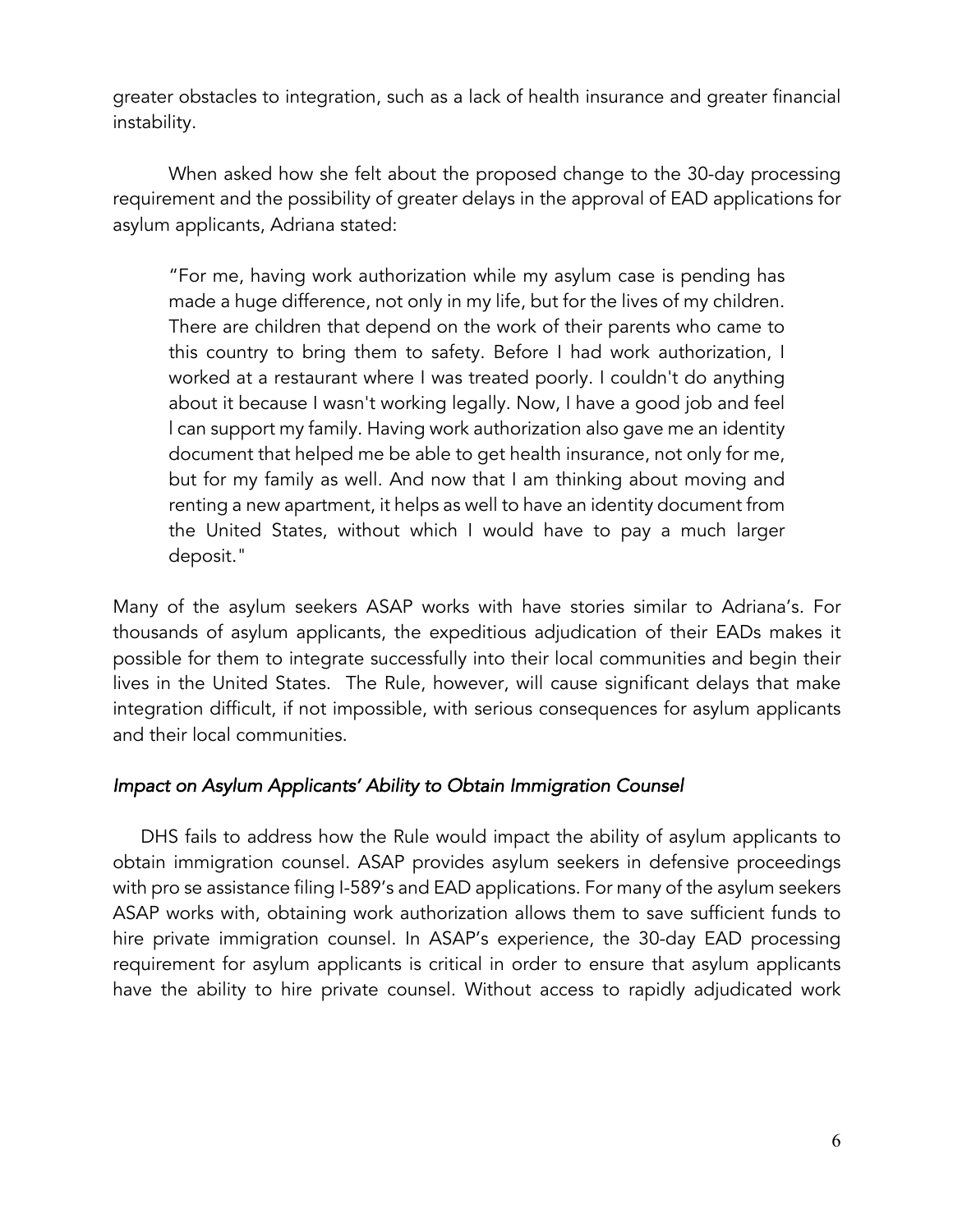authorization, it is likely that asylum applicants will have a more difficult time finding private immigration counsel.6

The net result of the regulatory change will be that asylum applicants are simply less likely to find and hire counsel for their immigration cases. Access to immigration counsel is particularly important in the defensive asylum context, in which applicants find themselves in an adversarial proceeding before an immigration judge. Nationwide, only 10% of unrepresented defensive asylum applicants win relief, while thousands of pro se litigants receive deportation orders despite having strong claims.<sup>7</sup>

### *The Rule's Impact on Asylum Applicants' Well-Being, Safety, and Health*

The inability to legally work will destabilize the financial situation of people already traumatized by the threats and persecution that led them to apply for asylum. The significant collateral consequences of the Rule on asylum seekers will be seen in the areas of health, food security, and housing stability, as evidenced by Adriana's story.<sup>8</sup>

The financial destabilization created by the delay in work authorization will also put asylum applicants at greater risk by increasing the likelihood that they will remain in abusive living situations and predatory employment relationships.<sup>9</sup> ASAP has worked with many asylum seekers who find themselves in vulnerable situations upon arrival in the United States because their access to financial resources is limited. Receiving an EAD is often the key to independence and stability: the ability to work allows an asylum applicant to pay for housing, buy food, pay for medical care, and otherwise participate in their local communities.

Without the ability to work lawfully, however, asylum seekers may be forced to endure dangerous living conditions or abuse in order to be able to live in the United States while awaiting the adjudication of their asylum applications.<sup>10</sup> Human Rights Watch conducted a series of interviews that illustrate this point:

<sup>6</sup> *See* Human Rights Watch, *At Least Let Them Work*, (Nov. 12, 2013) [available at: https://www.hrw.org/report/2013/11/12/least-let-them-work/denial-work-authorization-andassistance-asylum-seekers-united] [hereinafter Human Rights Watch, *Let them Work*].

<sup>7</sup> *See*, Transactional Records Access Clearinghouse (TRAC), Asylum Representation Rates Have Fallen Amid Rising Denial Rates, (Nov. 12, 2017) [available at https://trac.syr.edu/immigration/reports/491/].

<sup>8</sup> *See* Human Rights Watch, *Let them Work* at 26–34 (detailing how lack of work authorization causes "physical and emotional harm," to asylum seekers, impacts their ability to secure housing and food, and increases their "vulnerability to exploitation.").

<sup>9</sup> *See id.* at 33–34.

<sup>10</sup> *See id.* at 34.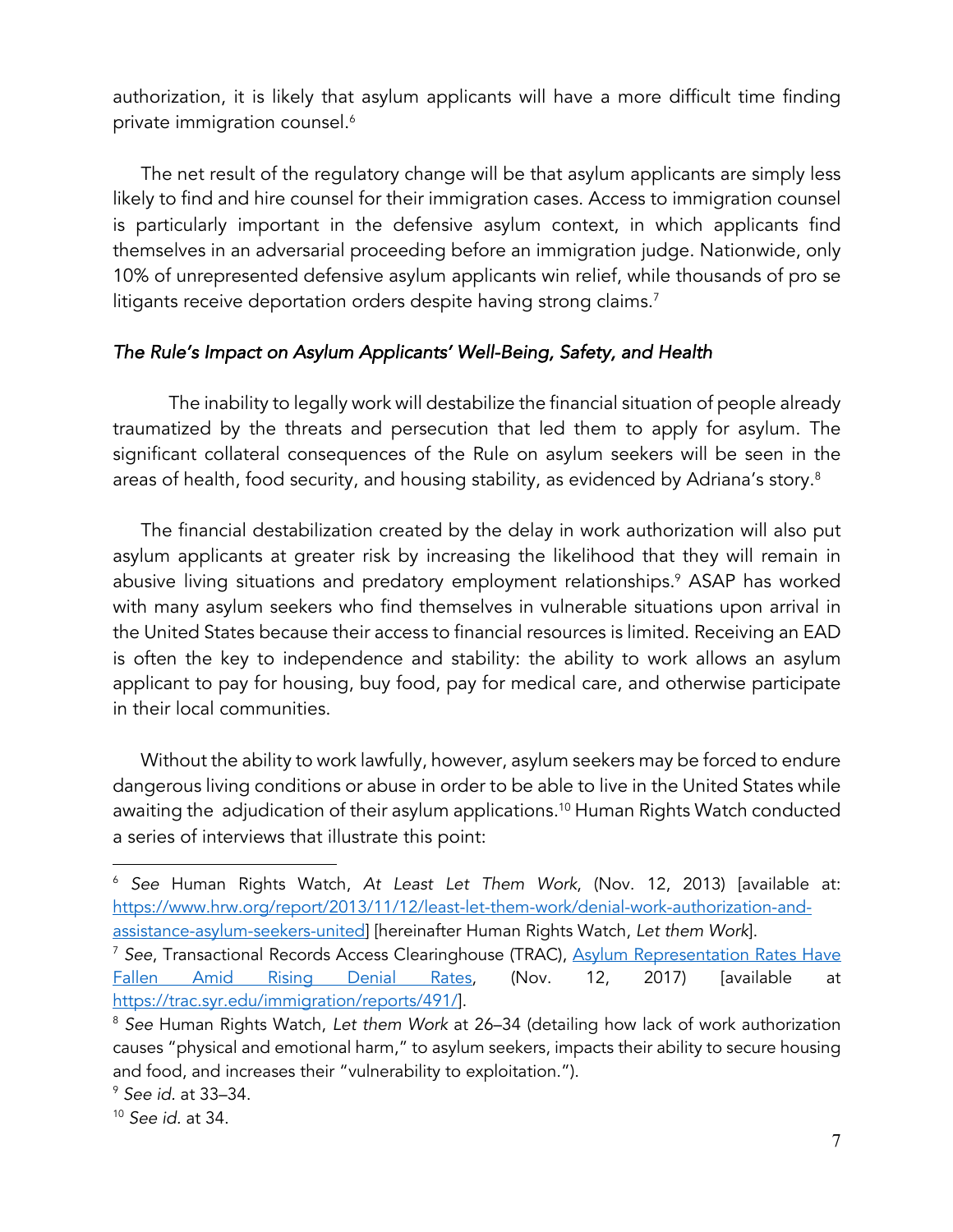Forcing asylum seekers to rely on others for subsistence permits, and even encourages, abusive and exploitive relationships. Amina Esseghir, a former caseworker at the International Institute of New Jersey, said that one of her clients, a 21-year-old female asylum seeker, was taken in by a family who provided for her well-being. But this situation created an "odd power dynamic" between family members and the dependent asylum seeker. Members of the family told the asylum seeker that they were going to prostitute her out to make money. Esseghir noted that the client "was in a situation where if she didn't do what the [family] wanted, she would be homeless.

[…]

Asylum seeker Isabel C.'s boyfriend is physically, verbally, and psychologically abusive. He confines her within his home and away from her cousins. She is afraid to leave because she does not want her daughter to go hungry or live on the streets. She said that she will not be able to support herself and her daughter because she cannot work. Isabel's lack of work authorization as an asylum seeker is one factor keeping her in a situation of domestic violence. "I am scared for myself and my daughter. There is no place for us. I wonder if I will ever be able to provide a better life for her."<sup>11</sup>

The ability to work makes it easier for asylum seekers to extricate themselves from dangerous living situations — including situations involving domestic violence.12

Further, the Rule threatens the health and wellbeing of asylum seekers while placing an unnecessary strain on the healthcare system.<sup>13</sup> Asylum seekers have no documentation of their authorization to remain in the United States during the pendency of their asylum case, nor do they have a way to seek basic primary health care before the adjudication of their EAD application.<sup>14</sup> As is mentioned above by ASAP's client Adriana, obtaining an EAD gave her access to private health insurance for herself and her family. Delays in the adjudication of EAD applications could therefore lead to an increase in the number of asylum applicants forced to seek medical care primarily through overburdened emergency room systems. This reliance on emergency medical services

<sup>11</sup> *Id*. at 33-34.

<sup>12</sup> *See id.* at 34–35.

<sup>13</sup> *See id*. at 15–16 ("[Lack of work authorization] prevents asylum seekers from accessing affordable health care while their claims are pending."). 14 *Immigration Status and the Marketplace,* Healthcare.gov, [available at:

https://www.healthcare.gov/immigrants/immigration-status/].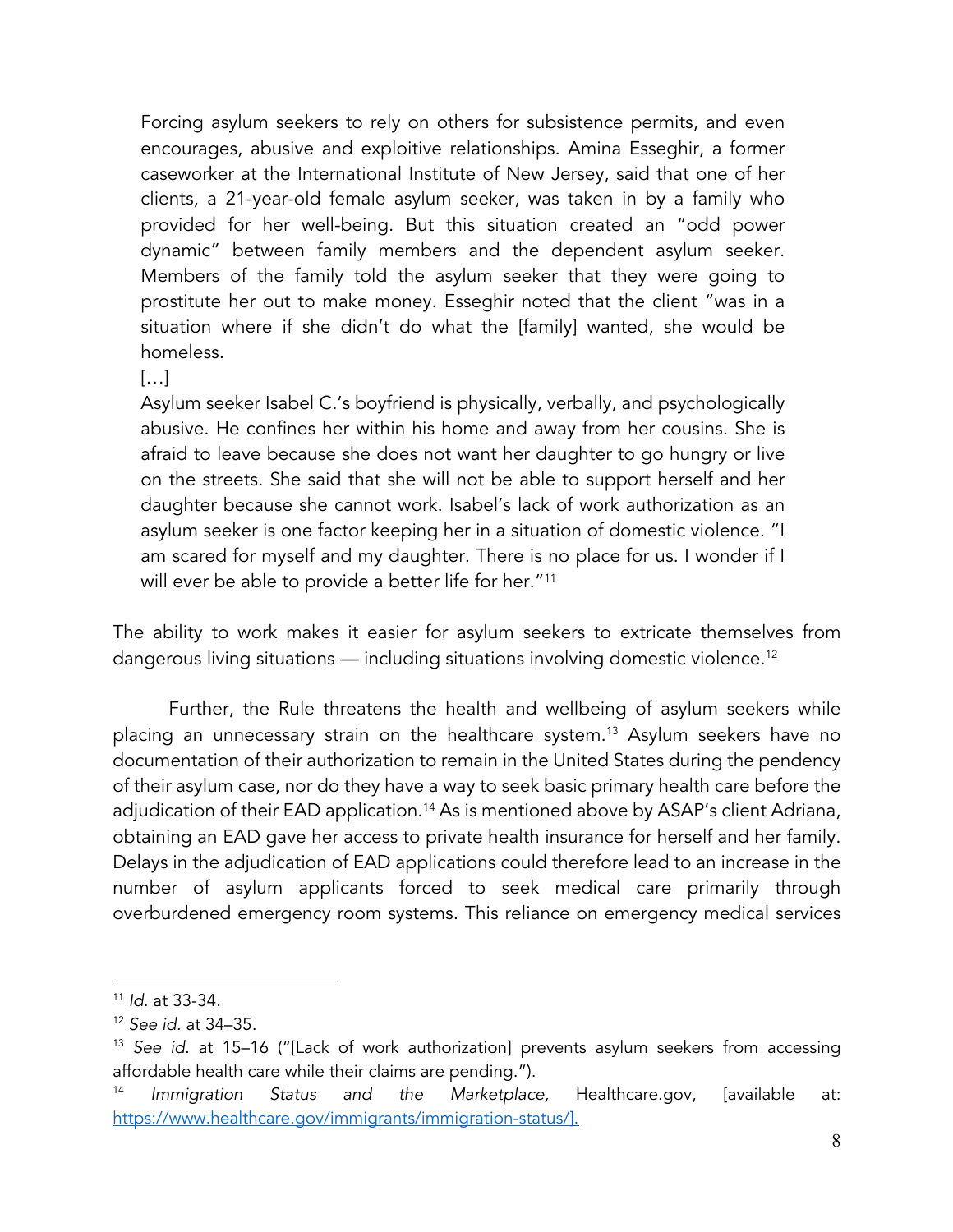raises healthcare costs for everyone and denies asylum applicants access to preventive primary care.

### *The Rule's Impact on Local Communities*

The impact on individuals will also be felt across local communities: it is likely that rates of homeless will increase and resources of community service providers will consequently be stretched thin. Asylum applicants, barred from employment for prolonged and indeterminate lengths of time, will likely be forced to rely on greater community support, including assistance from family members, food banks, shelters, and other local charities. Delays in obtaining work authorization will likely increase the risk of violence and victimization of asylum applicants in the United States; this in turn could lead to greater expenditure of local law enforcement resources to investigate and prosecute instances of violence against asylum applicants. Additionally, public schools may have to shift resources to providing counseling and other psychological services to traumatized children who have witnessed or suffered domestic violence. The Notice also fails to address these potential societal impacts on U.S. citizens and other community members, nor does it address the subsequent financial costs incurred by local communities where asylum applicants reside.

In order to provide reasonable justification for the new Rule, DHS must therefore provide further analysis of how the rule will impact (1) the ability of asylum applicants to integrate; (2) the ability of asylum seekers to obtain immigration counsel, (2) the wellbeing, health and safety of asylum seekers, and (3) the possible drain on local community resources asylum applicants may turn to while waiting for their work authorization.

# III. The Notice Fails to Consider the Economic Losses to Asylum Applicants, Businesses, Legal Service Providers, as well as State and Local Governments

ASAP consulted with multiple economists in order to better assess the likely costs of the Rule. The discussion below reflects ASAP's conclusions about the economic costs in light of those discussions.

## *Unrealistic Processing Times Lead to Significant Underestimating of Economic Losses*

DHS bases its estimate of economic losses on the unrealistic and unlikely assumption "that if this Rule is adopted, adjudications will align with DHS processing times achieved in FY 2017 (before the *Rosario v. USCIS* court order)." It is unlikely and unreasonable to estimate that the Rule will result in a return to pre-*Rosario* processing times. First, because DHS rejects a 90-day alternative as not giving USCIS enough flexibility to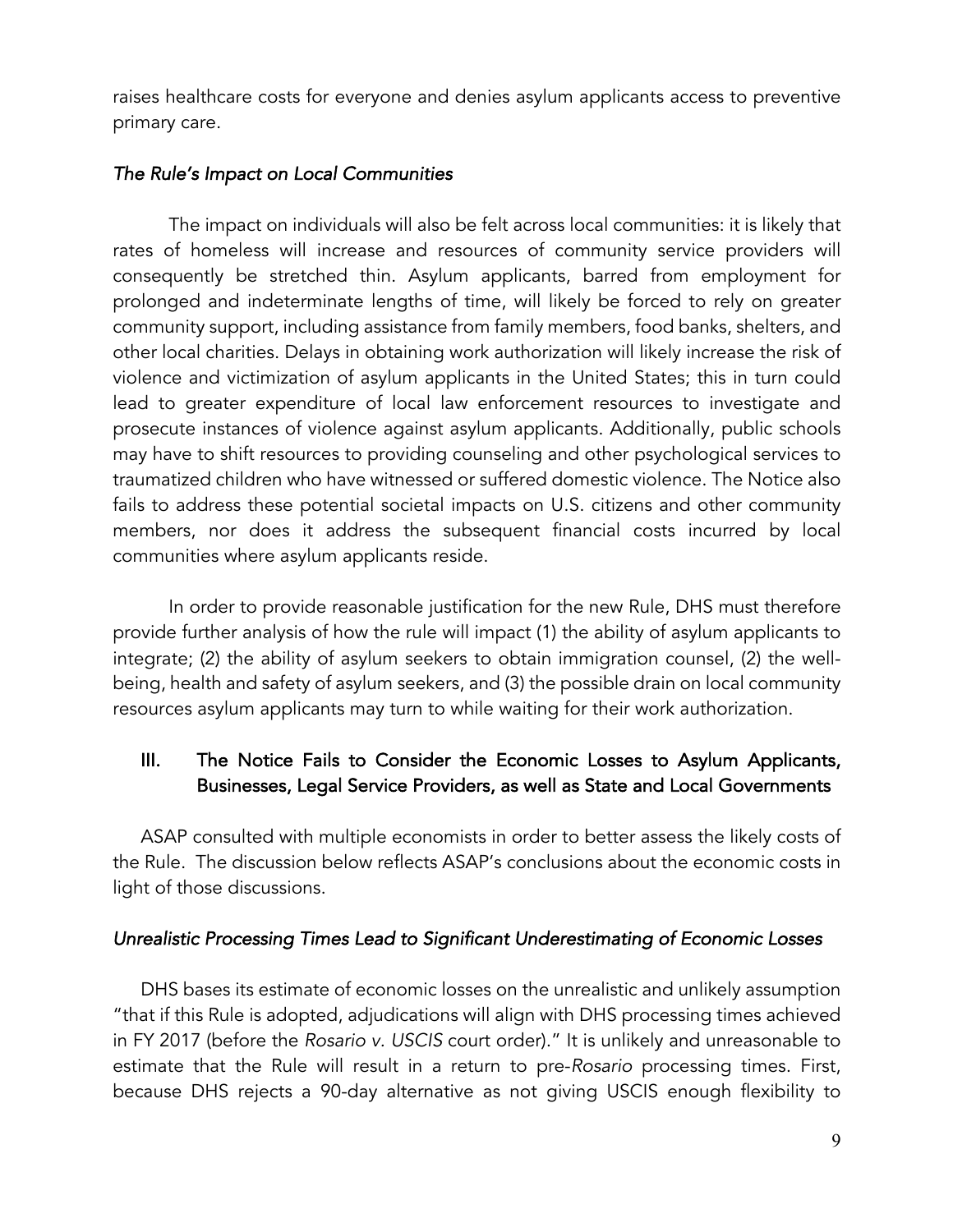adjudicate EADs, it is reasonable to assume processing times will regularly exceed 90 days under the Rule. Second, current EAD processing times can be as high as 570 days<sup>15</sup> (19 months) depending on the category and the service center. <sup>16</sup> Without any required processing timeline there is no guarantee that the processing of asylum applicant EADs will not mirror the longer timeframes of other EAD categories. Third, according to USCIS's own estimates, the processing time of EADs (presumably renewals not covered under *Rosario*) for asylum applicants can be as much as 180 days at the Nebraska Service Center, 135 days at the Potomac Service Center, and 90 days at the Texas Service Center. <sup>17</sup> As such, DHS's calculation of economic losses relies on unrealistic processing timelines, grossly underestimating lost wages and losses to social security and Medicaid.

DHS must either provide a basis for calculating economic loss using pre-*Rosario* processing times or provide a more realistic prediction of processing times under the Rule. Additionally, DHS should provide the following data needed to better judge the reasonableness of estimated processing times under the Rule: average processing times for all EADs (with the exception of those initial EADs filed by asylum applicants), and average processing times for renewals of EADs based on pending asylum applications.

### *Economic Losses for Companies, Native Workers, and State and Local Governments*

DHS underestimates the impact of the Rule on the private sector. Under the Rule, companies may have insufficient access to labor or bear the costs of attracting and hiring alternative labor. As noted by 1,470 economists in an open letter in 2017, immigrants provide a "significant competitive advantage" to the U.S. economy, heightening levels of innovative and flexibility within industry.<sup>18</sup> The Rule would unnecessarily deny businesses and organizations these advantages provided by asylum seekers' timely involvement in the local economy.

<sup>&</sup>lt;sup>15</sup> This calculation assumes 30 days in each month.

<sup>&</sup>lt;sup>16</sup> As of November 7, 2019, the processing time at the Vermont Service Center for EADs based on category (c)(33) – for those with an approved and concurrently filed I-821D – is between 14.5 and 19 months. Information is searchable on USCIS's website here: https://egov.uscis.gov/processing-times/home.

<sup>&</sup>lt;sup>17</sup> As of November 7, 2019, the processing times for EADs based on category (c)(8) – for those with a pending I-589 – is between 4 and 6 months at the Nebraska Service Center, 2.5 and 4.5 months at the Potomac Service Center, and 3 weeks to 3 months at the Texas Service Center. Information is searchable on USCIS's website here: https://egov.uscis.gov/processingtimes/home.

<sup>18</sup> New American Economy, *Open Letter from 1,470 Economists on Immigration* (Apr. 12, 2017) [available at https://www.newamericaneconomy.org/feature/an-open-letter-from-1470 economists-on-immigration/].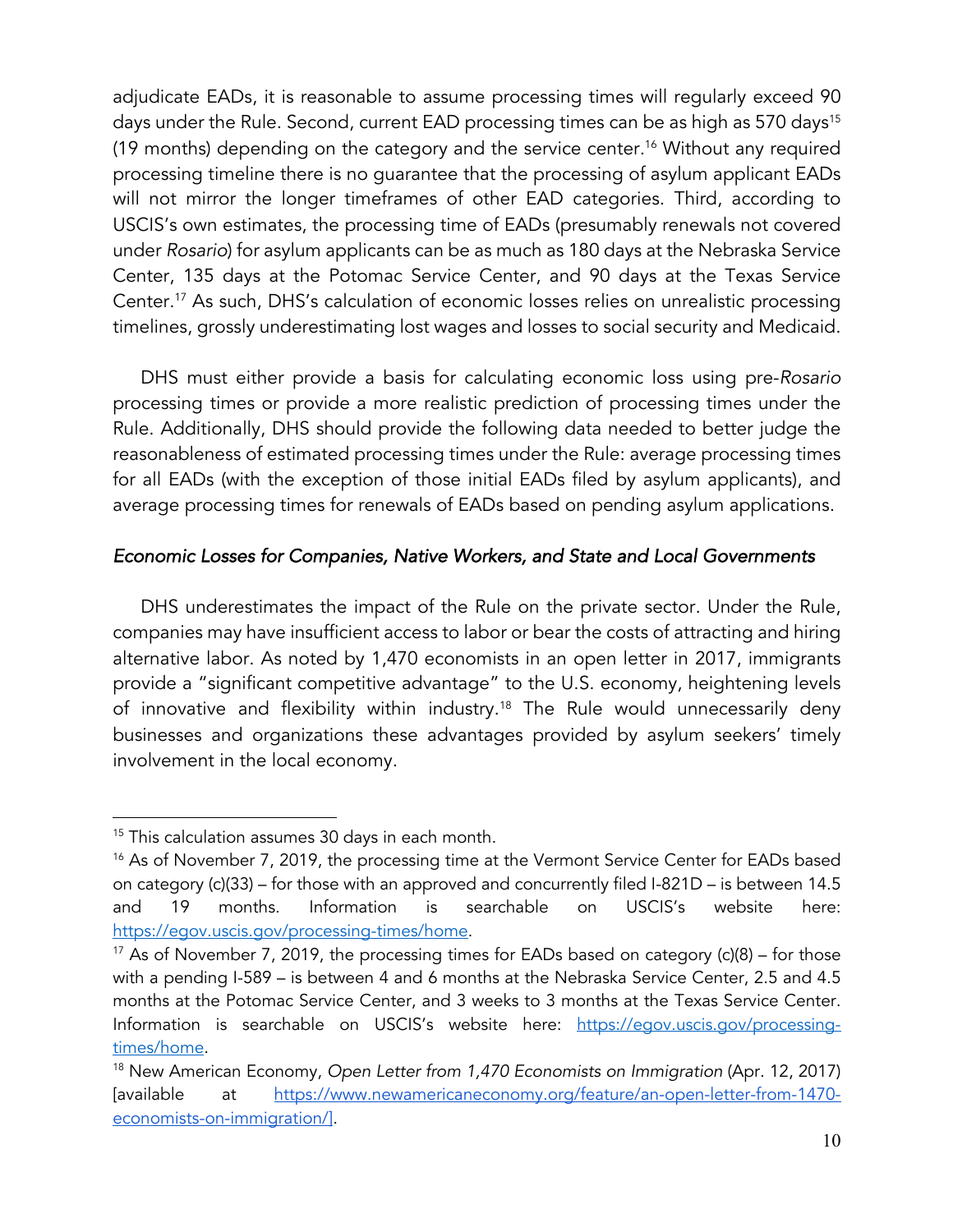DHS fails to consider that asylum seekers bring a wide and deep range of professional experience to their work, which cannot always be replaced by a native workforce. Recent empirical immigration research suggests that native and immigrant labor are complements, rather than substitutes.<sup>19</sup> Accordingly, the extended delay of asylum applicants from the labor market might actually lead to adverse impacts on native worker prospects, <sup>20</sup> which is not contemplated in DHS's assessment of costs.

DHS estimates of lost wages do not capture the full scope of "lost profits" to companies caused by a delay or shortage of asylum applicant labor. It is reasonable to assume that companies earn profits from the value of asylum applicant labor in excess of wages paid to those workers.<sup>21</sup> As such, calculating lost wages associated with reduced employment will not capture associated profit losses, which is critical to assessing the economic cost of the Rule.

Additionally, the Notice does not attempt to estimate the cost of the Rule as it relates to lost income tax revenue. Local, state, and federal governments will lose income tax revenue from asylum applicants who are delayed in entering the job market or forced to work in the shadow economy. DHS acknowledges that tax losses would vary according to the jurisdiction.<sup>22</sup> However, DHS fails to consider tax revenue lost not only as a result of lost wages, but from corresponding lost profits as well as losses from sales and other consumption-based taxes.

In order to accurately assess the cost of the Rule, DHS must (1) fully consider the cost to the private sector, including estimating loss in profits, (2) address the potential negative impact to a native workforce, (3) attempt to calculate lost income tax revenue, and (4) provide analysis of how the loss in tax revenue would impact federal, state, and local government.

<sup>19</sup> *See, e.g*., Jongkwan Lee, Giovanni Peri, Vasil Yasenov, *The Labor Market Effects of Mexican Repatriations: Longitudinal Evidence from the 1930s*, NBER WORKING PAPER, (Oct. 2019) [available at https://www.nber.org/papers/w26399].

<sup>20</sup> *See* G. I. P. Ottaviano & G. Peri, *Rethinking the Effect of Immigration on Wages*, 10 J. EUR. ECON. ASS'N 152 (2012).

<sup>21</sup> *See* David Card et al., *Firms and Labor Market Inequality: Evidence and Some Theory*, 36 J. LAB. ECON. S13 (2018) (indicating that workers are not paid the marginal value of their labor contribution, which means firms are earning additional profits from their labor). <sup>22</sup> *See* Notice at 47150.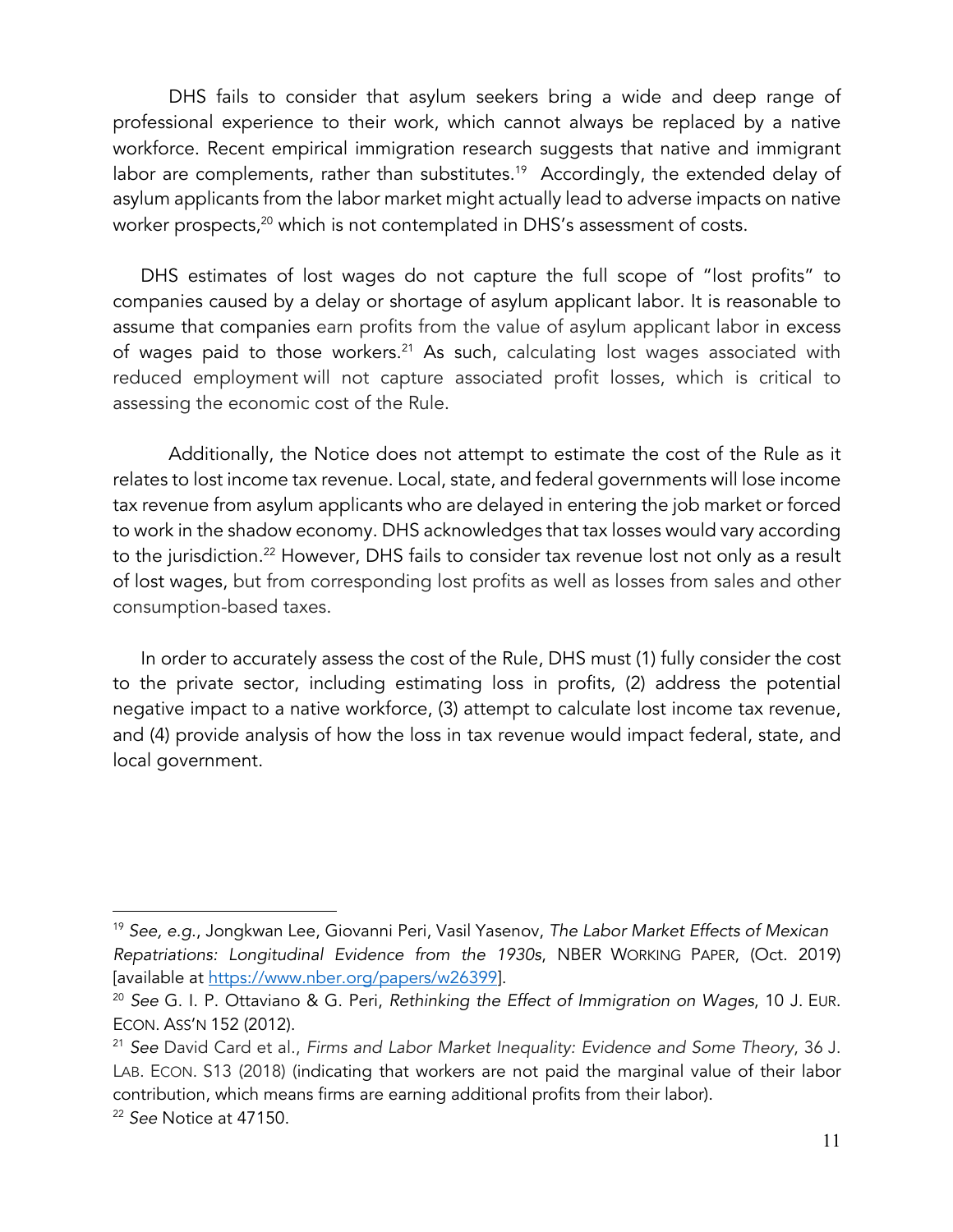## IV. The Notice Fails to Consider the Rule's Impact on EOIR, the IRS, and the DOL

DHS has not properly considered or evaluated the additional burden that the Rule will place on various federal agencies. This is particularly clear as it relates to defensive asylum applicants, who are in proceedings before EOIR, not USCIS.

### *Increased Backlogs in Immigration Court*

The Rule could inadvertently increase the backlogs in immigration court. Without reliably quick processing of an EAD, a higher number of asylum applicants in defensive proceedings will be unable to pay for private immigration counsel and increasingly forced to seek out pro bono representation. As such, reasonable continuances are more likely to be requested to allow asylum applicants to look for pro bono counsel. Additionally, for those applicants who are forced to proceed pro se, immigration courts will be required to expend more time and resources in eliciting testimony and evaluating evidence in their cases.<sup>23</sup>

Defensive asylum applicants are also currently dissuaded from seeking continuances, because if they do so, they become ineligible for an EAD.<sup>24</sup> The promise of an EAD being processed for asylum applicants within 30 days has likely served as a deterrent to requesting continuances and increasing delays in immigration proceedings. Without the guarantee of a specific adjudication timeline, it seems defensive asylum applicants could weigh the possibility of an EAD at some point in the future as insufficient justification to foreclose seeking a continuance. Moreover, if defensive asylum applicants pursued continuances in greater numbers, it would result in an even longer backlog for an already overburdened immigration court system.

The Notice does not address whether the Rule could result in a higher volume of continuances, nor does it consider how increased continuances could strain EOIR's

<sup>23</sup> *See* The Vera Institute, THE CASE FOR UNIVERSAL REPRESENTATION, (Dec. 2018) [available at https://www.vera.org/advancing-universal-representation-toolkit/the-case-for-universal-

representation-1.] (highlighting how having counsel on both sides increases efficiency of immigration proceedings); *see also*, Ingrid Eagly & Steven Shafer, *A National Study of Access to Counsel in Immigration Court*, 164 U. PA. L. REV. 1, 48–50 & 71 (2015) (detailing the significance of legal representation in immigration proceedings for case outcomes); New York Immigrant Representation Study, *Accessing Justice: The Availability and Adequacy of Counsel in Immigration Proceedings*, 33 CARDOZO L. REV. 357, 363–64 (2011) (discussing the consequences of lack of adequate legal representation in immigration cases).

<sup>24</sup> *See* EOIR, *The 180-Day Asylum EAD Clock Notice* [available at: https://www.uscis.gov/sites/default/files/USCIS/Humanitarian/Refugees%20%26%20Asylum/As ylum/Asylum\_Clock\_Joint\_Notice - revised\_05-10-2017.pdf].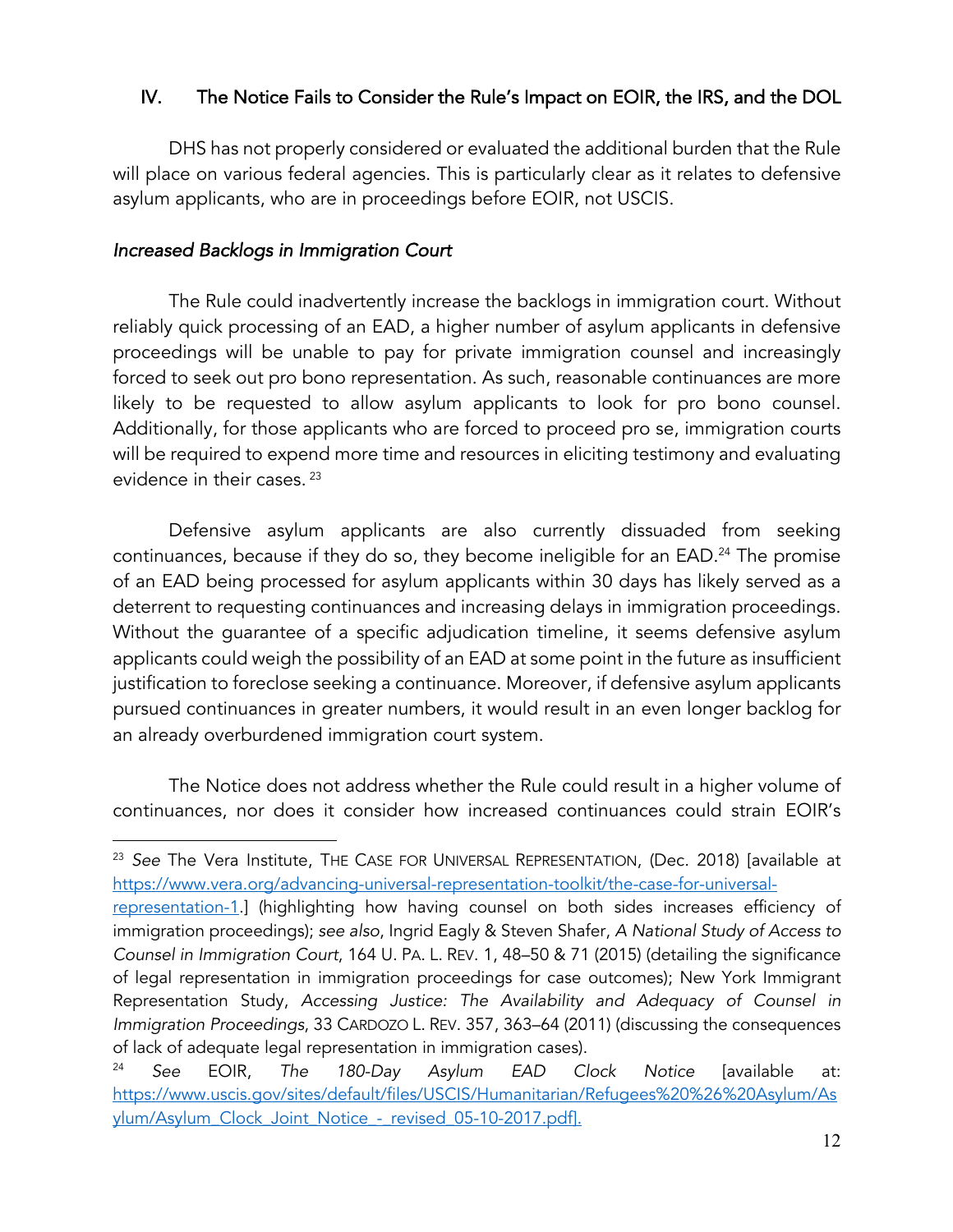limited resources and capacity to timely adjudicate cases. Before implementing the Rule, DHS must consider whether the Rule would negatively impact EOIR, and specifically address the potential for an increased backlog at the immigration courts and the subsequent cost incurred by EOIR.

### *Additional IRS Investigatory Work*

The Rule would also create additional burdens on the IRS, both as a result of a reduction on taxable income, and increased investigations of tax liability for unauthorized employment. The IRS stands to lose income revenue for asylum applicants who would otherwise be eligible for employment and taxation. Unauthorized work may also result in tax evasion by employers and individuals, requiring additional investigations by the IRS. DHS has not fully considered the tax revenue that would be lost, or the additional investigatory work of the IRS that will follow as a result of limiting taxable work opportunities for asylum applicants. Therefore, DHS must assess the additional burdens the Rule would create for the IRS before implementation.

## *Higher Levels of Unauthorized Work and Additional Investigatory Burdens for DOL*

The Rule could also create additional burdens for DOL by forcing it to investigate higher incidents of wage theft, and other unsafe working conditions monitored by its agency, the Occupational Health and Safety Administration (OSHA). 25

DHS does not acknowledge the impact of unauthorized work on DOL. With delays in the adjudication of employment authorization, many asylum applicants will be forced to join the unauthorized workforce in order to support themselves and their families. Studies have shown that immigrants without work authorization are at a higher risk of labor exploitation and wage theft by employers who are more likely to violate federal and state minimum wage and overtime requirements. <sup>26</sup> DOL investigations are also made significantly more difficult as a result of fear among individuals working without

<sup>25</sup> *See* Jack Herrera, *What Will Happen if Trump Cancels Work Permits for Asylum Seekers?,* PACIFIC STANDARD (Apr. 30 2019) [available at https://psmag.com/news/what-will-happen-iftrump-cancels-work-permits-for-asylum-seekers].

<sup>26</sup> *See*, *e.g*., Douglas Massey & Kerstin Gentsch, *Undocumented Migration to the United States and the Wages of Mexican Immigrants*, 48 INT'L MIGRATION REV. 482 (2014); Sally C. Moyce & Marc Schenker, *Migrant Workers and Their Occupational Health and Safety*, 351, 357 (Jan. 24, 2018) [available at: https://www.annualreviews.org/doi/pdf/10.1146/annurev-publhealth-040617-013714] ("[R]esearchers found that undocumented workers were more than two times as likely to experience wage violations compared with documented workers.").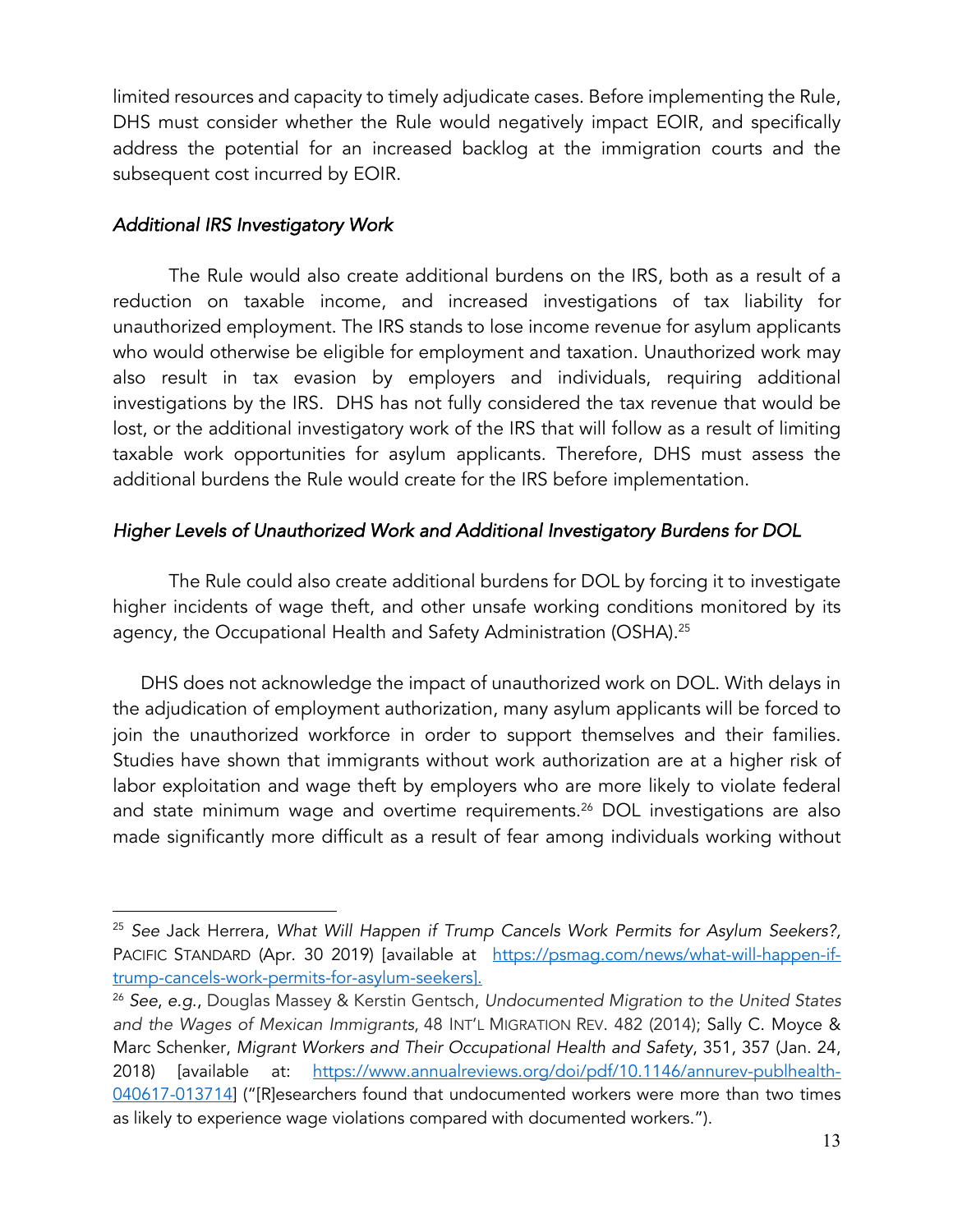EADs, which makes it easier for employers to mistreat and underpay workers; notably this difficulty has also been found to lower morale of DOL investigators.<sup>27</sup>

The DOL is also required to investigate reported instances of wage theft and expends considerable resources investigating cases where unauthorized immigrant laborers are victimized. Unauthorized workers are subject to many of the protections of the Fair Labor Standards Act, including federal minimum wage guarantees, which are enforced by the Wage and Hour Division of DOL.<sup>28</sup> As such, the delay in EAD processing is likely to force a greater volume of asylum applicants into precarious work situations, and in turn, generate a higher incident of wage theft claims that the DOL will investigate.

Additionally, persons without work authorization are more likely to work in unhealthy and dangerous conditions that violate the parameters of the Occupational Safety and Health Act, which is enforced by OSHA.<sup>29</sup> The Rule will therefore likely also result in an increased need for on-site OSHA inspections, and greater allocation of resources within the DOL to this work.

DHS failed to consider the meaningful impact of the Rule on the DOL as it relates to wage theft and work-site safety inspections. DHS must therefore consider the increased investigatory burden and resource cost the Rule will impose on DOL.

<sup>27</sup> *See* Sam Levin, *Immigration Crackdown Enables Worker Exploitation, Labor Depart Staff Say*, *The Guardian* (Mar. 30. 2017) [available at https://www.theguardian.com/usnews/2017/mar/30/undocumented-workers-deportation-fears-trump-administrationdepartment-labor].

<sup>28</sup> *See*, *e.g*., *Lucas v. Jerusalem Cafe,* 721 F.3d 927, 934 (8th Cir. July 29, 2013) (noting that "FLSA's sweeping definitions of 'employer' and 'employee' unambiguously encompass unauthorized aliens"); *Colon v. Major Perry St. Corp*., 987 F. Supp. 2d 451, 454 (S.D.N.Y. 2013) (collecting cases) (noting that "[c]ontemporary courts…have continued to conclude that" FLSA's definition of employee extends to unauthorized immigrant workers); *see also* U.S. Dep't of Labor, Wage and Hour Div., "Fact Sheet # 48: Application of U.S. Labor Laws to Immigrant Workers: Effect of *Hoffman Plastics* decision on laws enforced by the Wage and Hour Division" (rev. July 2008) [*available* at: https://www.dol. gov/whd/regs/compliance/whdfs48.pdf] ("The Department's Wage and Hour Division will continue to enforce the FLSA ... without regard to whether an employee is documented or undocumented.").

<sup>29</sup> Michael J. Wishnie, *Immigrants and the Right to Petition*, 78 N.Y.U. L. REV. 667, 677 & n. 51 (2003).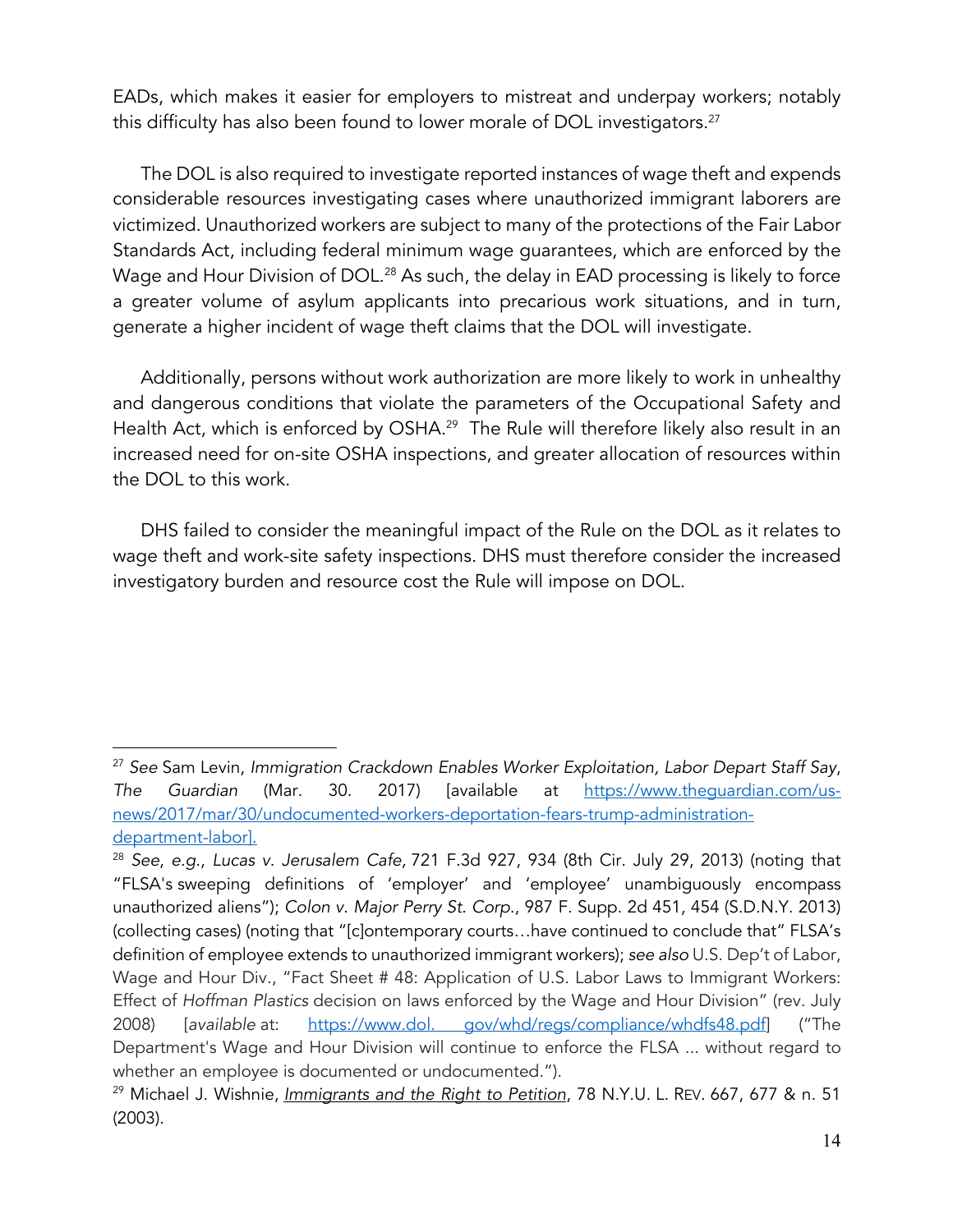## V. DHS Fails to Consider Possible Alternatives

DHS is required to consider feasible and readily identifiable alternatives to the proposed action.<sup>30</sup> At the very least, it must should consider a no-action alternative, leaving the 30-day adjudication timeline in place, and investigate alternative, feasible timelines such as a 60 or 90 day processing requirement. DHS should consider the alternatives presented in this comment, as they are each a reasonable way to further Congress's objectives in creating work authorization for asylum applicants, without the additional costs that would accrue with increased delays.

The Notice also notably fails to consider any of the alternative recommendations that the 2019 DHS Ombudsman Report suggests for addressing EAD processing times. <sup>31</sup> The failure to adequately consider at the very least a few of these alternative actions ignores existing regulations directing agencies to consider the cost and benefits of regulatory alternatives, including their potential benefits and drawbacks.<sup>32</sup>

#### *Possible Alternatives*

DHS has proposed no alternative timeline to the 30-day adjudication of EADs filed by asylum applicants. DHS rejects a 90-day timeframe to replace the 30-day timeframe for adjudicating EADs without very little explanation. <sup>33</sup> Even though a 90-day deadline would already be three times the current timeframe, DHS proposes to instead remove a timeframe entirely, suggesting that the agency anticipates these applications being significantly delayed beyond 90 days.

### *90-day deadline*

DHS is wrong to dismiss a 90-day deadline without meaningful consideration. A 90-day deadline would be a reasonable alternative, but DHS asserts only that "it would not provide USCIS with the certainty and flexibility it needs to fulfill its core mission."<sup>34</sup>

<sup>30</sup> *See* 5 U.S.C. § 553 (establishing minimum requirements for agency rule making).

<sup>31</sup> *See* U.S. Citizenship and Immigration Services Ombudsman, *Annual Report 2019* (Jul. 12, 2019) [hereinafter Ombudsman Report] [available at https://www.dhs.gov/sites/default/files/publications/dhs\_2019\_ombudsman\_annualreport\_verif ied.pdf].

 $32$  Executive Orders 12866 and 13563 direct agencies to assess the costs and benefits of available regulatory alternatives and, if a regulation is necessary, to select regulatory approaches that maximize net benefits (including potential economic, environmental, public health and safety effects, distributive impacts, and equity).

<sup>33</sup> Notice at 47166-47167.

<sup>&</sup>lt;sup>34</sup> Notice at 47167.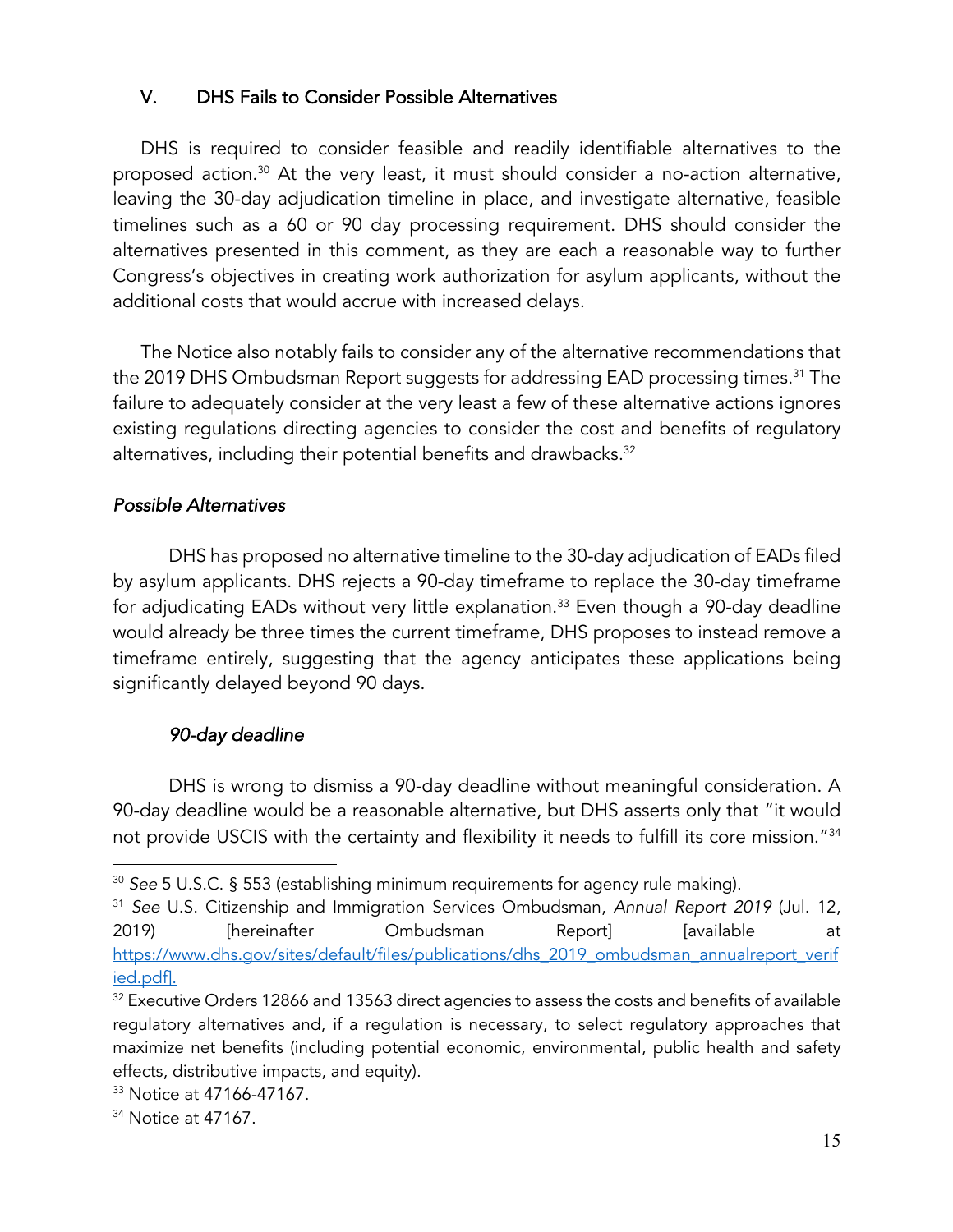In the Notice itself, DHS states that in FY 2017, prior to the *Rosario* court order, USCIS adjudicated 92% of asylum applicants' EADs within 90 days.<sup>35</sup>

## *60-day deadline*

DHS has shown by its past conduct that the agency is capable of adjudicating a majority of EAD applications for asylum applicants within 60 days of submission. In the Notice, DHS states that in FY 2017, prior to the *Rosario v. USCIS* court order, USCIS adjudicated approximately 78% of applications within 60 days.<sup>36</sup> Relying on DHS's assumption that under the new Rule, pre-*Rosario* processing times will be the norm, this statistic demonstrates that, even without the external court-ordered pressure to adjudicate applications within the 30-day deadline, USCIS is capable and able to adjudicate the majority of applications within 60 days.

### *Alternative deadlines for cases that don't require additional security vetting*

If DHS is not able to meet a 30, 60, or even 90-day deadline in all cases, it could institute a tiered or alternative system of deadlines for cases that require additional security vetting. DHS already uses a similar alternative deadline process when it requests additional documentation from an asylum applicant, stopping the clock on the 30-day processing timeframe.37 A stop-time mechanism for cases that require additional vetting would be a feasible way to maintain a fixed processing deadline (which would maintain agency accountability and EAD access) without sacrificing the agency's flexibility.

### *Failure to Consider Recommendations from the 2019 USCIS Ombudsman Report*

The 2019 USCIS Ombudsman Report recommends that the agency take a number of steps to ensure timely adjudication of EADs, including : (1) augmenting USCIS' staff resources to enable Service Centers to devote more production hours to EAD processing; (2) accelerating the incorporation of the Form I-765 into eProcessing; (3) implementing a public education campaign to encourage applicants to file I-765 renewal applications up to 180 days before the expiration of current EADs and verify the addresses provided; (4) establishing a uniform process to identify and expedite processing of Form I-765 resubmissions filed due to "service error."38 The Notice, however, fails to consider any of these possible recommendations, and does not assess

 $35$  Notice at 47167.

<sup>36</sup> Notice at 47149.

<sup>37</sup> Notice at 47153, ft. nt. 9.

<sup>38</sup> Ombudsman Report at 83.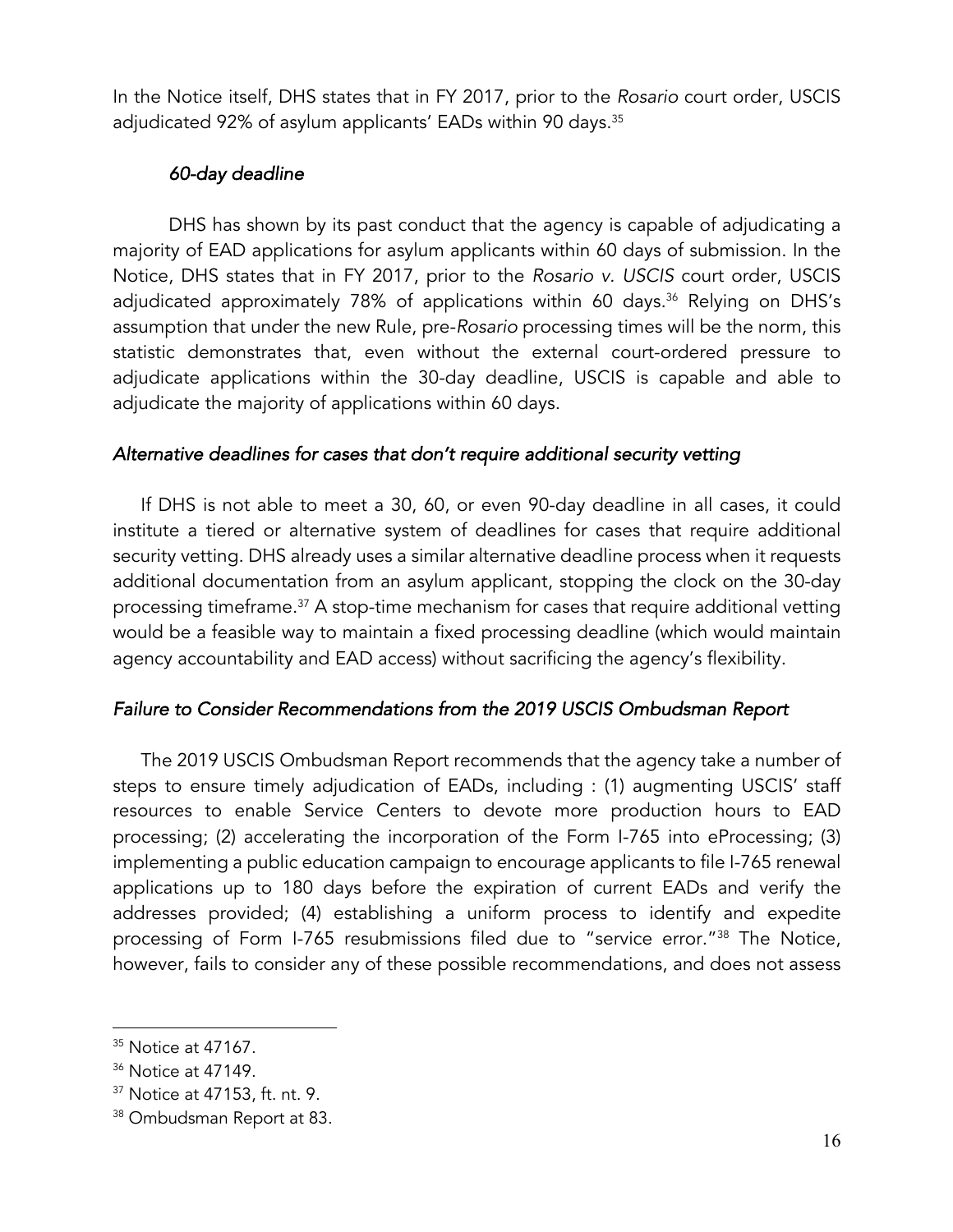how their implementation might ameliorate any need to remove the 30-day adjudication requirement.<sup>39</sup>

In the Notice, DHS admits it "has not estimated the hiring costs that might be avoided if this proposed rule were adopted,"40 and thus does not know whether hiring costs would constitute a substantial financial burden. Instead, DHS argues that hiring new employees would not solve their application overload. However, the temporary delay between hiring new employees and their ability to process applications does not require a permanent elimination of a fixed processing timeframe. Furthermore, the promulgation of the Rule will almost certainly yield increased delay times longer than those that could result from any new employee onboarding. Moreover, the 2019 Ombudsman Report rejects concerns that onboarding would cause significant delays, and instead suggests that the hiring of additional staff would be pivotal for DHS to increase its processing times.<sup>41</sup> DHS fails to meaningfully engage in this analysis, providing little to no costbenefit analysis.

DHS also did not adequately consider the possibility of reassigning existing employees. These reassigned employees could help process application while new employees trained. Even if the possibility of hiring new employees was rejected, DHS should have considered whether reassigning existing employees constituted a feasible and readily available alternative, including by estimating the associated costs of hiring more staff.

One particularly glaring omission from the Notice, is DHS's decision to ignore the Ombudsman's recommendation of implementing eProcessing procedures and new technologies in order to expedite the review process and improve review for purposes of fraud and national security concerns.<sup>42</sup> The 2019 Ombudsman Report notes that taking these steps would reduce processing times and improve overall efficiency.43 DHS fails to seriously consider reasonable alternatives, including those recommendations coming from within DHS. The Rule cannot be implemented until these reasonable alternatives have been fully considered and weighed against the costs of the proposed change.

<sup>39</sup> *See generally* Notice.

<sup>40</sup> *Id*. at 47149.

<sup>41</sup> *See* Ombudsman Report at 82–83.

<sup>42</sup> *See id*.

<sup>43</sup> *See id*. at 84.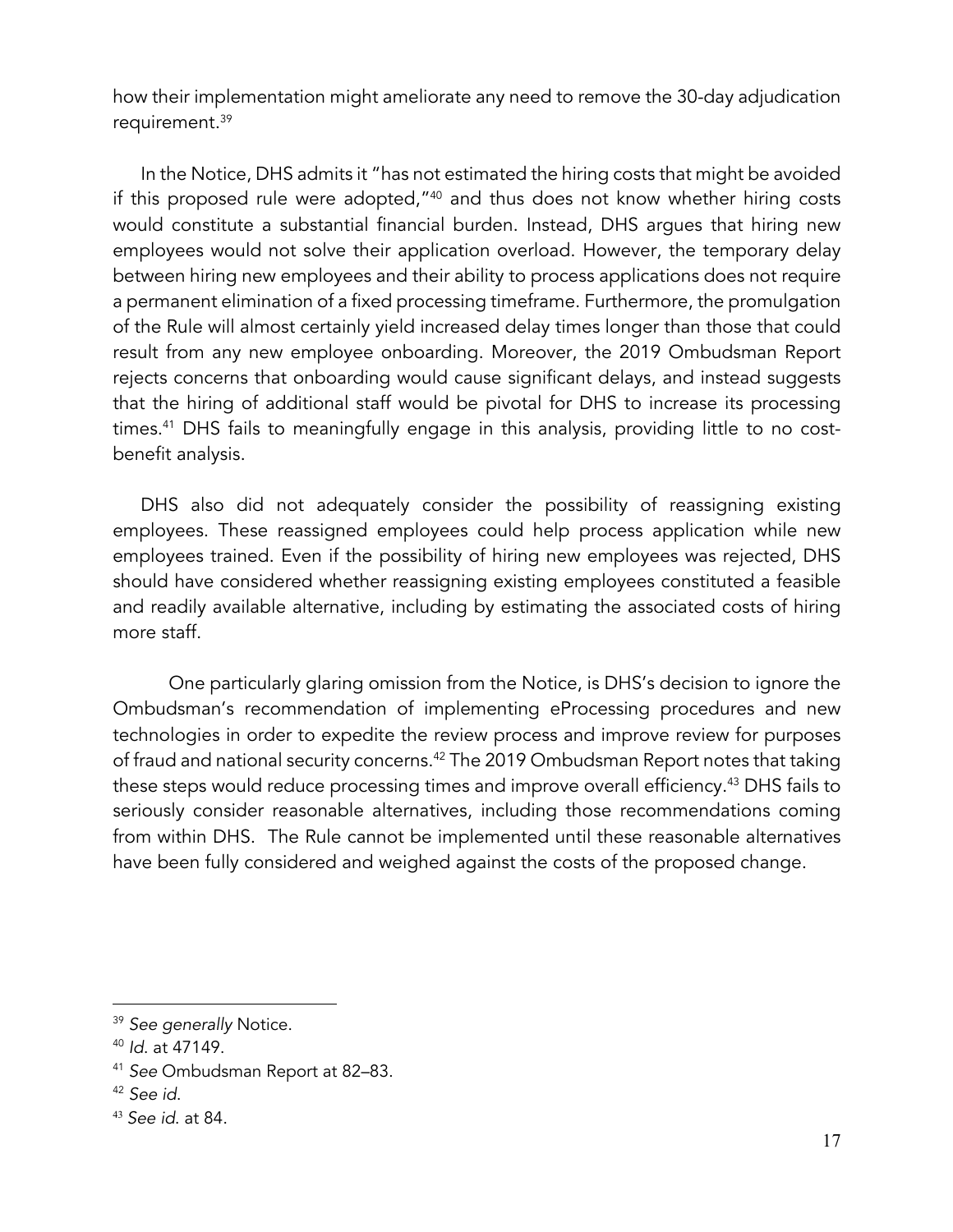### VI. The Rule Deviates from Congressional intent and International Norms

Congress created a statute to allow for asylum applicants to receive work authorization pending the adjudication of their cases.<sup>44</sup> This rule change, however, creates the possibility of an indefinite delay in processing the EADs of asylum applicants. Thus, making integration substantially more difficult. Because of this, the Rule is in tension with the underlying Congressional intent allowing for asylum applicant work authorization.

Additionally, the Rule diverges from the international norms protecting the employment rights of asylum seekers and would constitute a departure from these commitments for the United States. This both damages the United States' international standing and undermines the architecture of the international system for the protection of refugees and asylum seekers.

## *A Rule Change Diverges from both Congressional Intent Authorizing EAD Applications and International Norms*

DHS argues that it has the authority under the INA to determine of its own volition how long it needs to adjudicate EAD applications.<sup>45</sup> However, this logic is undermined by the rest of the statute. Importantly, one of the "chief purposes" of the 30-day deadline was "to ensure that bona fide asylees are eligible to obtain employment authorization as quickly as possible."46 As noted in *Rosario*, "although Congress has not included a timetable specific to EAD applications, it has stated that the final adjudication of the asylum application 'shall be completed within 180 days after the date an application is filed.'"47 This timetable syncs up with the regulatory requirements—that after the asylum application has been pending for 150 days, the EAD application should be resolved in 30 days."<sup>48</sup> Congress plainly wrote this statute with the understanding that a reasonable time limit would be placed on the adjudication period, something the agency understood when they promulgated the regulation that the Rule will replace. "The purpose of promulgating the 30-day deadline on top of that 150-day waiting period was to cabin what was already—in the agency's view—an extraordinary amount of time to wait for work authorization."<sup>49</sup>

<sup>44</sup> *See* 8 U.S.C. § 1158(d)(2); *see also* Notice at 47153 n. 11 (acknowledging this as the underlying purpose of the statutory scheme at issue).

<sup>45</sup> Notice at 47149.

<sup>46</sup> Notice at 47153 n. 11.

<sup>47</sup> *Gonzalez Rosario*, 365 F. Supp. 3d at 1162 (quoting 8 U.S.C. § 1158(d)(5)(A)(iii)).

<sup>48</sup> *Id.* at 1162-3.

<sup>49</sup> *Id*. at 1161.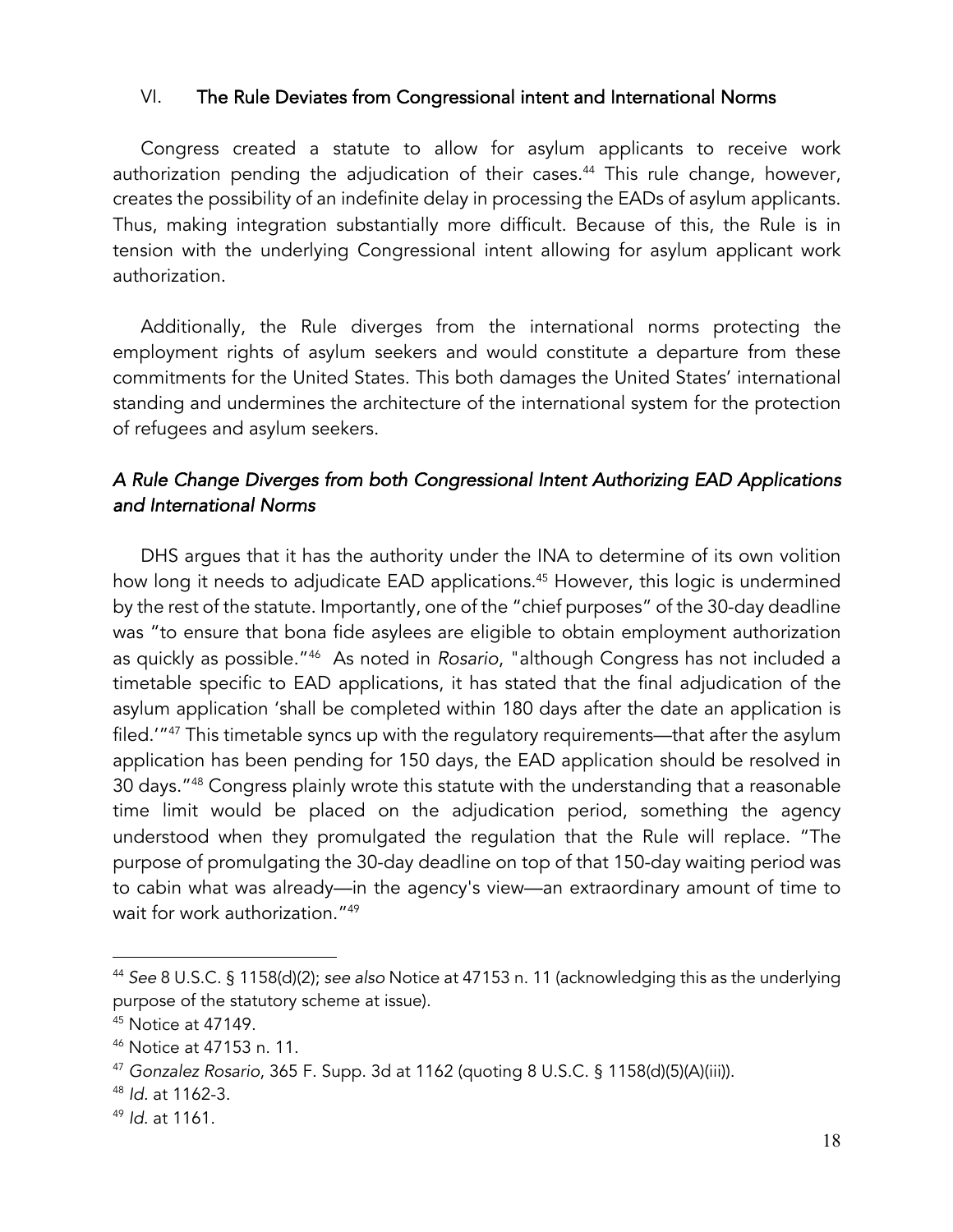DHS must therefore explain how the Rule conforms with the congressional intent authorizing the creation of EADs for asylum applicants before it can be implemented.

## *The Rule Departs from International Norms Concerning the Rights of Asylum Seekers to Employment*

Additionally, the Rule is out of sync with the commitments and policies of our peer nations in the international community Articles 17 and 18 of the 1951 Refugee Convention recognizes that asylum-seekers have a right to self-employment access opportunities that is at least as favorable as the access enjoyed by similarly situated foreigners. <sup>50</sup> The United States has historically maintained policies that mirrored the requirements of the Convention.<sup>51</sup> Our peer nations continue to honor their commitments to the international norms of the Convention. Canada — with whom the United States has signed a Safe Third Country Agreement formed under mutual recognition of the two nations' "generous systems of refugee protection" and "both countries' traditions of assistance to refugees"— maintains a system significantly more generous than that of the Rule.<sup>52</sup> Concretely, Canada allows eligible asylum seekers (and their families) who cannot pay for basic needs to access open work permits.

Canada's more humanitarian commitment, for instance, is mirrored by our peer nations globally. At least 14 nations in the European Union grant asylum-seekers with work authorization before 6 months (and several upon filing).<sup>53</sup> Furthermore at least nine nations in Latin America allow for immediate work authorization upon filing of asylum application.<sup>54</sup> The Rule drives the United States further from international norms and practices, undermining the nation's commitment to the protection of the asylum-seeker rights and dignity.

<sup>50</sup> *See* Convention Relating to the Status of Refugees, 189 U.N.T.S. 150, adopted July 28, 1951, entered into force April 22, 1954, chap. III, http://www.unhcr.org/3b66c2aa10.html (accessed Nov. 5, 2019). By acceding to its 1967 Protocol, the United States has bound itself to these provisions of the Refugee Convention; *See also*, James C. Hathaway, *The Rights of Refugees Under International Law*, (New York: Cambridge University Press, 2005).

<sup>51</sup> *See* American Immigration Council, *An Overview of U.S. Refugee Law and Policy* (Jun. 18, 2019) [available at https://www.americanimmigrationcouncil.org/research/overview-us-refugeelaw-and-policy].

<sup>52</sup>*See* Government of Canada, *Types of work permits: You've filed a claim for refugee protection,*  [available at: http://www.cic.gc.ca/english/work/apply-who-permitresult.asp?q1\_options=1i&q2\_options=2h].

<sup>53</sup>UNHCR, *A guide to international refugee protection and binding state asylum systems* at 102, https://www.unhcr.org/3d4aba564.pdf.

<sup>54</sup> *Id.* at 102; *see also* Directive 2013/33/EU, https://www.refworld.org/docid/51d29db54.html.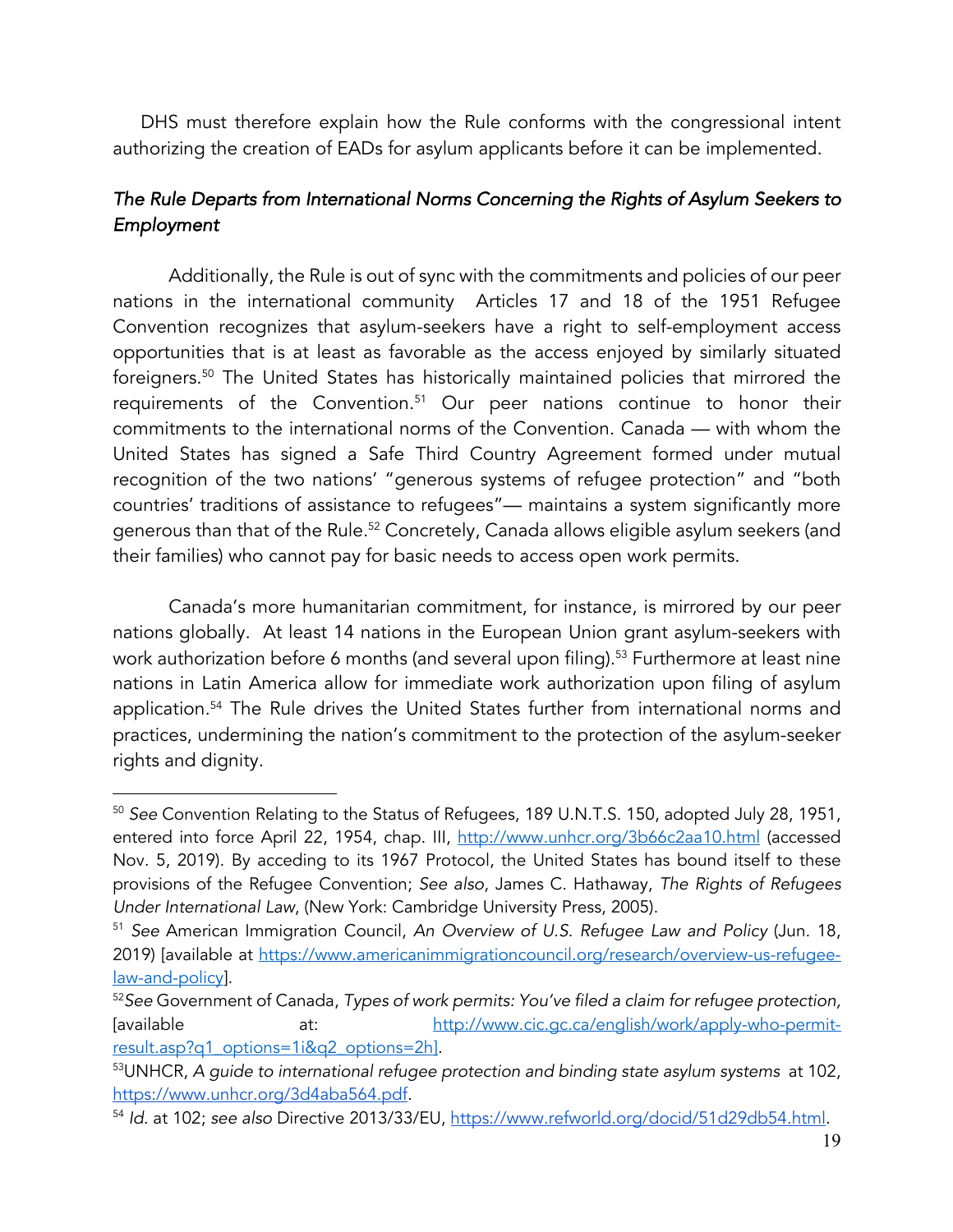DHS should consider the ramifications of a regulatory change that diverges from international norms before implement implementing the Rule.

## VII. The Stated Justifications in the Notice Do Not Support Adopting the Rule

DHS's stated justifications for a rule change do not support adopting the Rule as it stands. First, the scope of proposed regulatory changes does not correspond to the reasons given for the Rule in the Notice. Both the changes in EAD document production and vetting and national security concerns stated in the Notice have been in place for years, and never previously generated a need from the agency to eliminate the processing timeline. Second, despite DHS's own stated belief that it will be able to process the vast majority of EAD applications on a 60-day timeline, the new Rule would eliminate any processing timeline all together. The failure to fully consider the viability of either a 60-day or 90-day timeline, therefore, gives reason to doubt the ostensible motivations stated for the regulatory change. Last, if DHS was really concerned with efficiency, it could have considered adopting the proposed recommendations of the 2019 USCIS Ombudsman's Report.

## *The Notice's Stated Purposes for the Rule Do Not Make Sense*

The stated reasons for the rule change do not make sense. DHS explains that it seeks to eliminate the 30-day processing deadline because it does "not provide sufficient flexibility" to the agency to address (1) "[the] increased volume of affirmative asylum applications and accompanying Applications for Employment Authorization"; (2) "changes in intake and EAD document production" over the last two decades; and (3) "the need to appropriately vet applicants for fraud and national security concerns."55

Notably, however, the changes DHS identified in intake and document production have been in place for more than a decade and a half: these changes began in 1997 and were fully implemented by 2006.<sup>56</sup> Also, of note, the additional fraud and national security vetting DHS identified as necessary was implemented after September 11, 2001 and the creation of the Office of Fraud Detection and National Security (FDNS) in 2004.57 Despite the existence of these production and vetting changes, USCIS has been able to comply for more than a year with the *Rosario* court's order requiring it process initial EAD applications in 30 days. Also, if the agency requires additional documentation from the applicant, USCIS can and does send a request for evidence

<sup>55</sup> Notice at 47155.

<sup>56</sup> *See id* 47154 n.17.

<sup>57</sup> *See id*. 47154-55.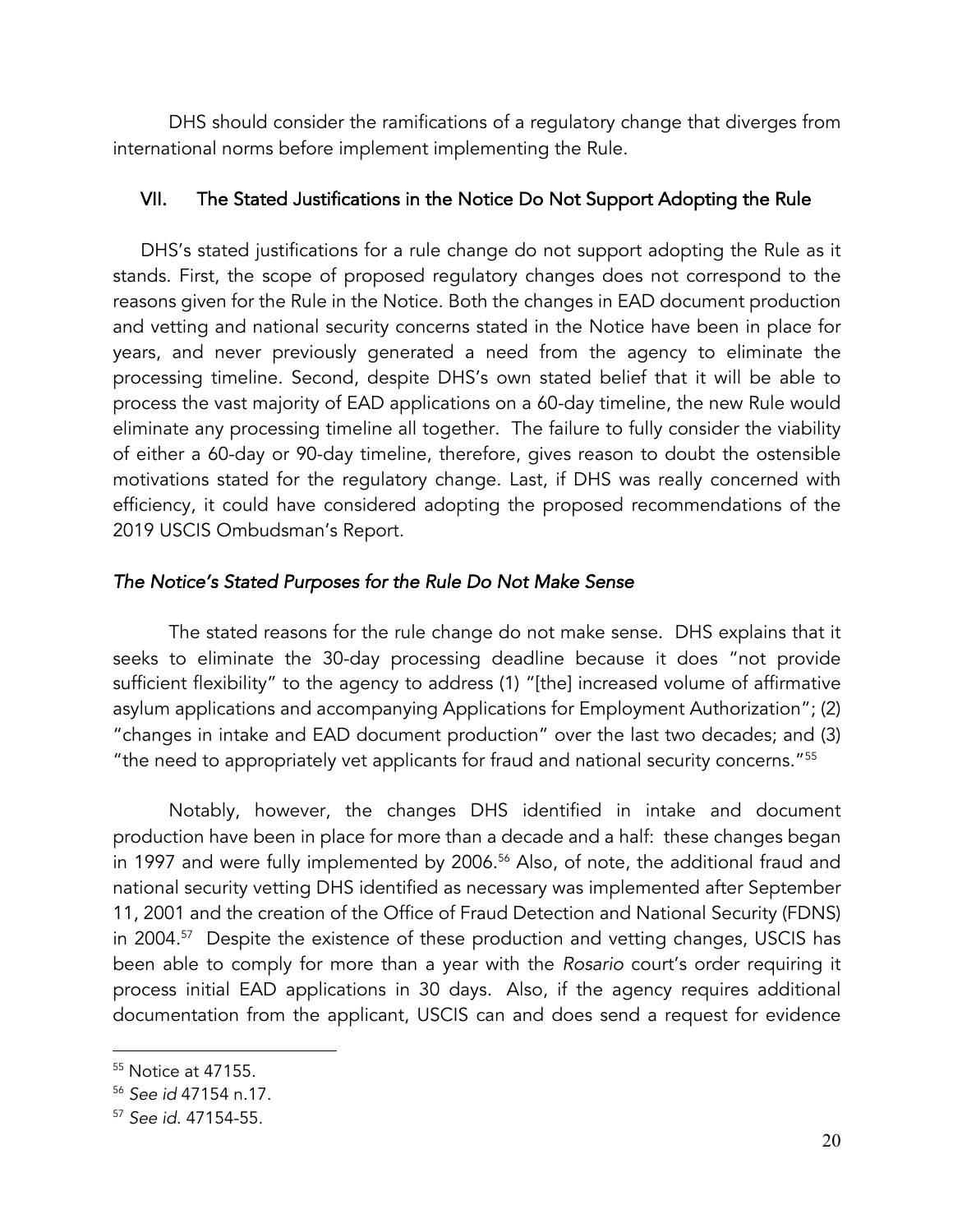(RFE), which pauses the 30-day timeframe clock until the requested additional documentation is received.

DHS's rejection of a 90-day alternative timeline is confusing and undermines confidence in DHS's assertion that the rule change would return processing times to pre-*Rosario* timeframes. In the Notice, DHS states that "[w]ith the removal of the 30-day adjudication timeline, DHS anticipates similar outcomes to those achieved in FY 2017 [prior to *Rosario* order]."58 Prior to the court's ruling in *Rosario*, USCIS adjudicated 47% of initial EAD applications within 30 days, an additional 31% of applications within 60 days, and 22% of applications in more than 60 days. However, DHS then rejects the 90 day timeline as inflexible, suggesting that, in fact, it anticipates processing delays wellbeyond the pre-*Rosario* timeframes.

Furthermore, DHS's rejection of any timeline does not promote its goal of increased efficiency. Processing times under *Rosario* suggest that mandatory timelines lead to increased efficiency and expedited processing times, forcing the agency to coordinate resources more effectively to meet deadlines. Refusing to establish any alternative deadline therefore removes the incentive for increased agency efficiency. As such, the proffered justifications in the Notice, do not support the changes to the rule.

Instead, the Rule should be viewed in light of both the Administration's stated goals of making it more difficult to pursue asylum in the United States, and its open hostility towards immigrants more generally.

### *The Lack of Reasoned Justifications Implies Other Motivation*

Because the rule change diverges from congressional intent, and the stated justifications for the Rule do not make sense, it is necessary to consider other potential motivations for the rule change. The third-country transit bar,<sup>59</sup> Migrant Protection

<sup>58</sup> *Id*. at 47162.

<sup>59</sup> *See* Human Rights First, *Trump Administration Third-Country Bar is An Asylum Ba that Will Return Refugees to Danger*, (Sept. 2019) [available at https://www.humanrightsfirst.org/sites/default/files/Third-Country-Transit-Ban.pdf]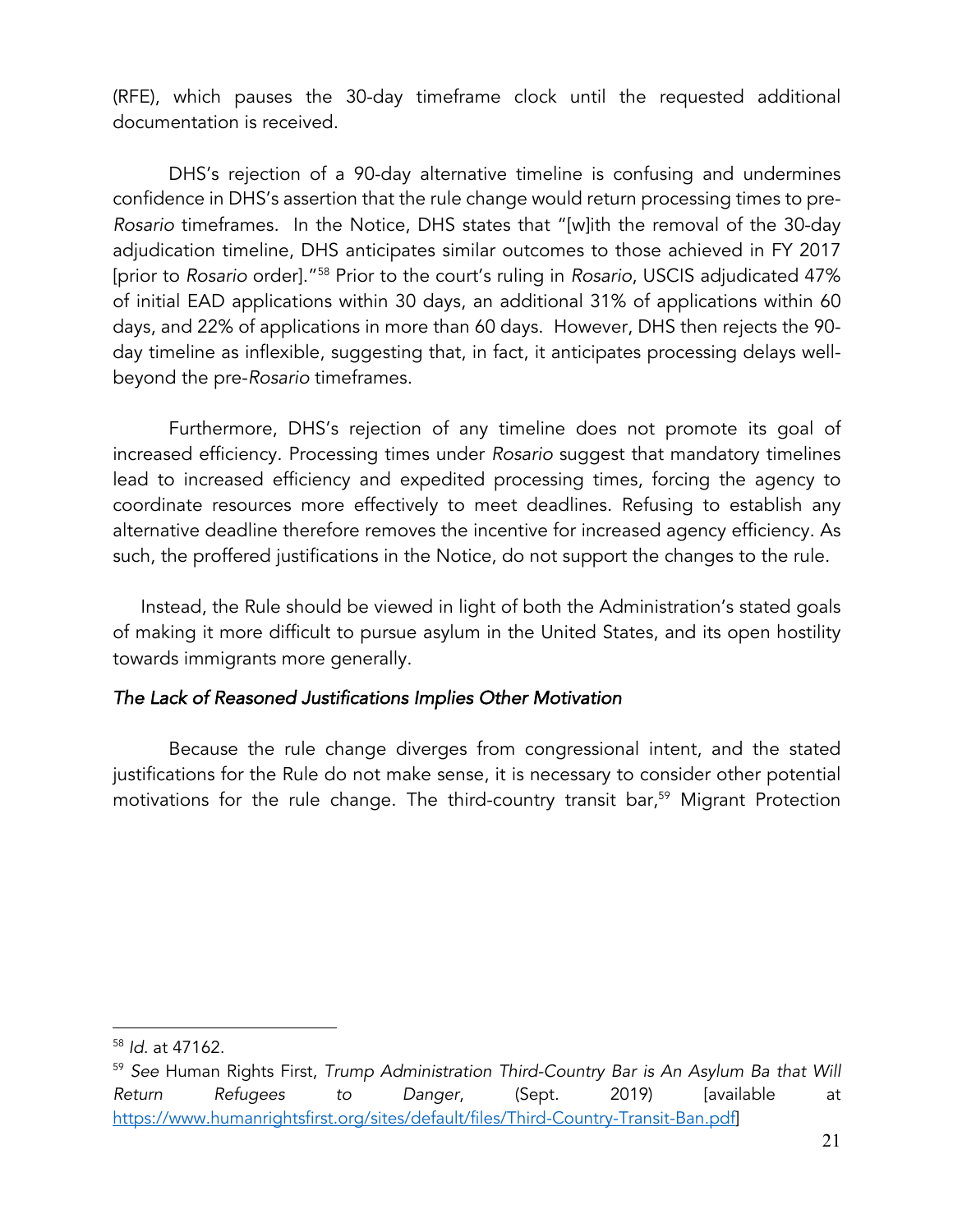Protocols (MPP)<sup>60</sup> and expedited processing for "family unit" asylum cases<sup>61</sup> are evidence that this Administration is attempting to make it harder for individuals who seek safe haven at the Mexico-U.S. border to win asylum and get on a path to citizenship.<sup>62</sup> Indeed, journalists have reported that the Administration is also considering issuing an outright ban on asylum applicant work authorization.<sup>63</sup> As such, the rule change could be viewed as part and parcel of these same efforts.

## VIII. Conclusion

Asylum applicants reside in the United States legally; that is, they are in the country with the knowledge and acquiescence of the federal government. In recognition of this fact, Congress granted work authorization to asylum applicants so they would be able to integrate and assimilate into local communities expeditiously. The Rule diverges from this purpose, and instead, creates the possibility of indefinite waiting periods for asylum applicants to receive work authorization.

For the reasons listed above, it is in the interest of asylum applicants, and in the interest of the United States that asylum applicants are not delayed from entering the documented workforce. As such, ASAP strongly recommends that DHS withdraw the portion of the Rule that would eliminate the 30-day processing requirement for USCIS to adjudicate initial EAD applications from asylum applicants.

<sup>60</sup> *See* Human Rights Watch, *We Can't Help You Here: US Returns Asylum Seekers to Mexico*, (2019) ( "The Trump administration has pursued a series of policy initiatives aimed at making it harder for people fleeing their homes to seek asylum in the United States, separating families, limiting the number of people processed daily at ports of entry, prolonging detention, and narrowing the grounds of eligibility for asylum. In January 2019, the administration expanded its crackdown on asylum with a wholly new practice: returning primarily Central American asylum seekers to several border towns in Mexico where they are expected to wait until their US asylum court proceedings conclude, which could take months and even years.") [available at https://www.hrw.org/sites/default/files/report\_pdf/us\_mexico0719\_web2.pdf].

<sup>61</sup> *See* Jeffery S. Chase, *EOIR Creates More Obstacles for Families*, (Dec. 13, 2018) (A former immigration judge stating that the FAMU docket is an effort at "gaming of the system to deny more asylum claims for [the Administration's ] own political motives") [available at https://www.jeffreyschase.com/blog/2018/12/13/eoirs-creates-more-obstacles-for-families].

<sup>62</sup> *See* Nicole Narea, *The Demise of America's Asylum System Under Trump*, *Explained*, VOX (Nov. 5, 2019) [available at https://www.vox.com/2019/11/5/20947938/asylum-system-trumpdemise-mexico-el-salvador-honduras-guatemala-immigration-court-border-ice-cbp].

<sup>63</sup> *See* Julia Ainsley, *Trump Administration Weighs Restricting Asylum-Seekers from Working,* NBC News (Nov. 4, 2019) [available at https://www.nbcnews.com/politics/donald-trump/trumpadministration-weighs-restricting-asylum-seekers-working-n1076146].